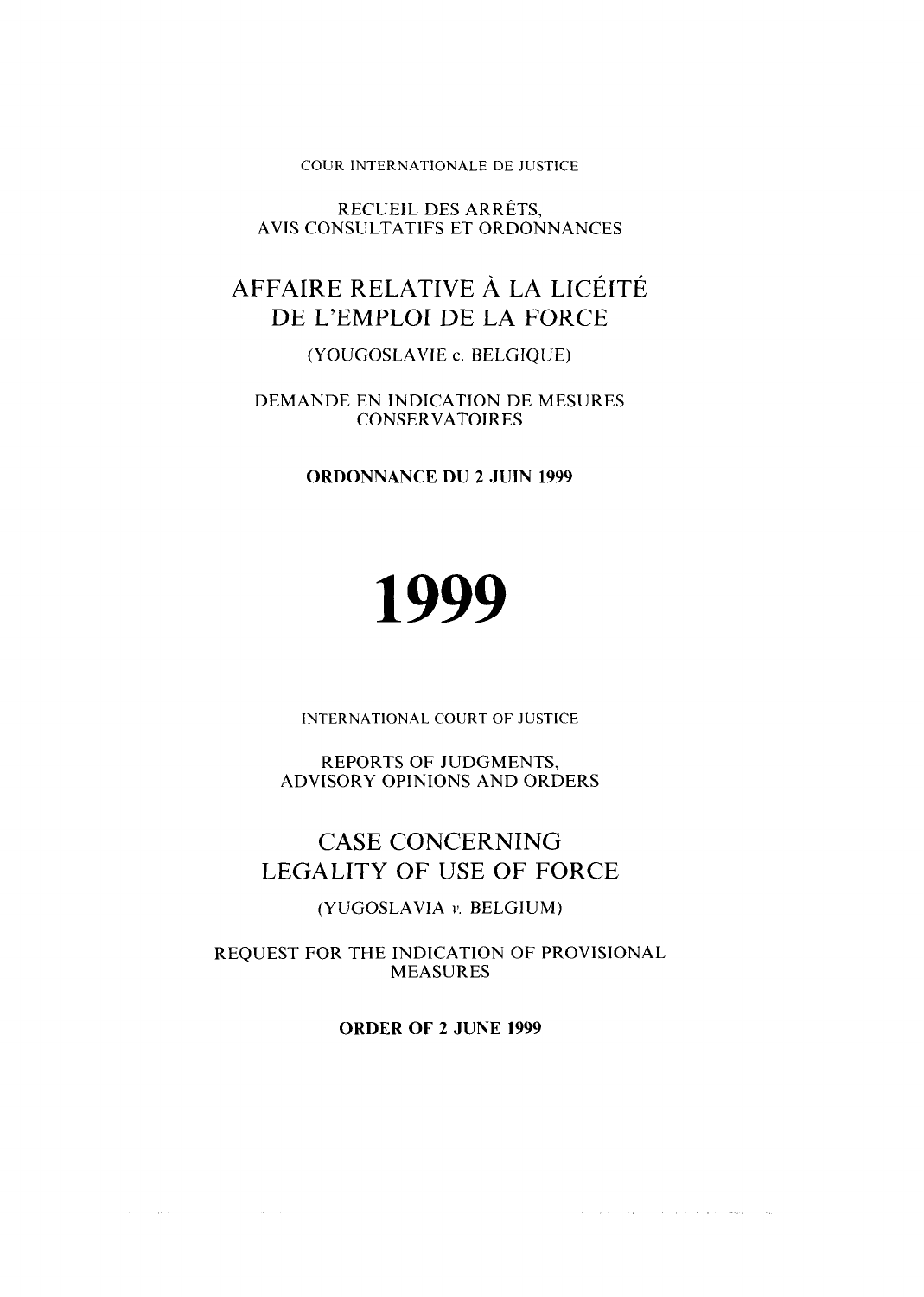Mode officiel de citation *Licéité de l'emploi de la force (Yougoslavie* c. *Belgique), mesures conservatoires, ordonnance du 2 juin 1999, C.I. J. Recueil 1999,* p. 124

Official citation :

*Legality* of *Use of Force (Yugoslavia* v. *Belgium), Provisional Measures, Order of 2 June 1999,*  1. *C. J. Reports 1999,* p. 124

ISSN 0074-4441 ISBN 92-1-070795-8 N<sup>o</sup> de vente: 727 **Sales nurnber**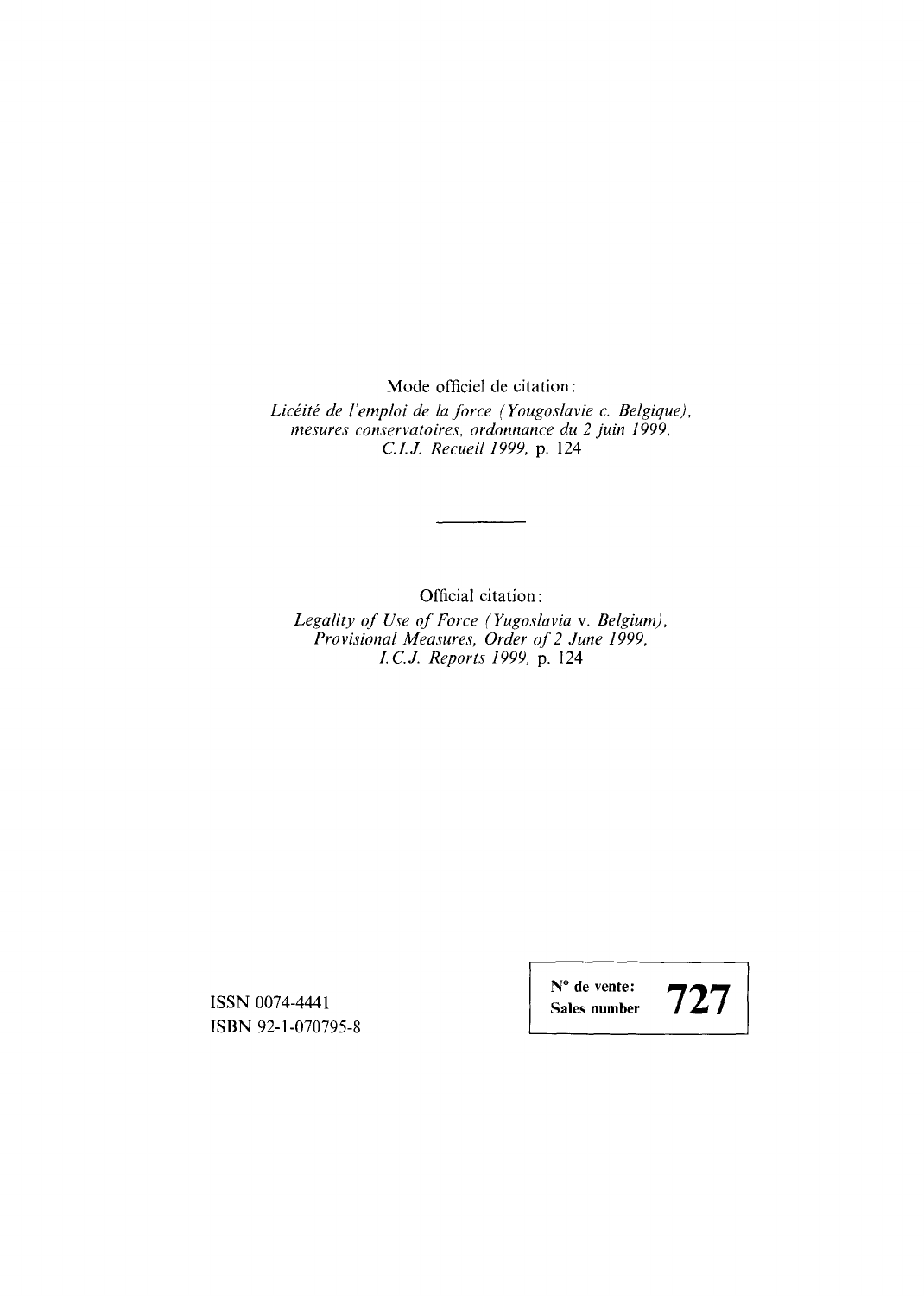## 2 JUIN 1999

## **ORDONNANCE**

# LICÉITÉ DE L'EMPLOI DE LA FORCE (YOUGOSLAVIE c. BELGIQUE)

DEMANDE EN INDICATION DE MESURES **CONSERVATOIRES** 

# LEGALITY OF USE OF FORCE (YUGOSLAVIA **v.** BELGIUM)

REQUEST FOR THE INDICATION OF PROVISIONAL MEASURES

 $\mathcal{A}$  , and  $\mathcal{A}$  , and  $\mathcal{A}$  , and  $\mathcal{A}$  , and  $\mathcal{A}$ 

2 JUNE 1999

ORDER

 $\mathcal{L}^{\mathcal{L}}(\mathcal{L}^{\mathcal{L}}(\mathcal{L}^{\mathcal{L}}(\mathcal{L}^{\mathcal{L}}(\mathcal{L}^{\mathcal{L}}(\mathcal{L}^{\mathcal{L}}(\mathcal{L}^{\mathcal{L}}(\mathcal{L}^{\mathcal{L}}(\mathcal{L}^{\mathcal{L}}(\mathcal{L}^{\mathcal{L}}(\mathcal{L}^{\mathcal{L}}(\mathcal{L}^{\mathcal{L}}(\mathcal{L}^{\mathcal{L}}(\mathcal{L}^{\mathcal{L}}(\mathcal{L}^{\mathcal{L}}(\mathcal{L}^{\mathcal{L}}(\mathcal{L}^{\mathcal{L$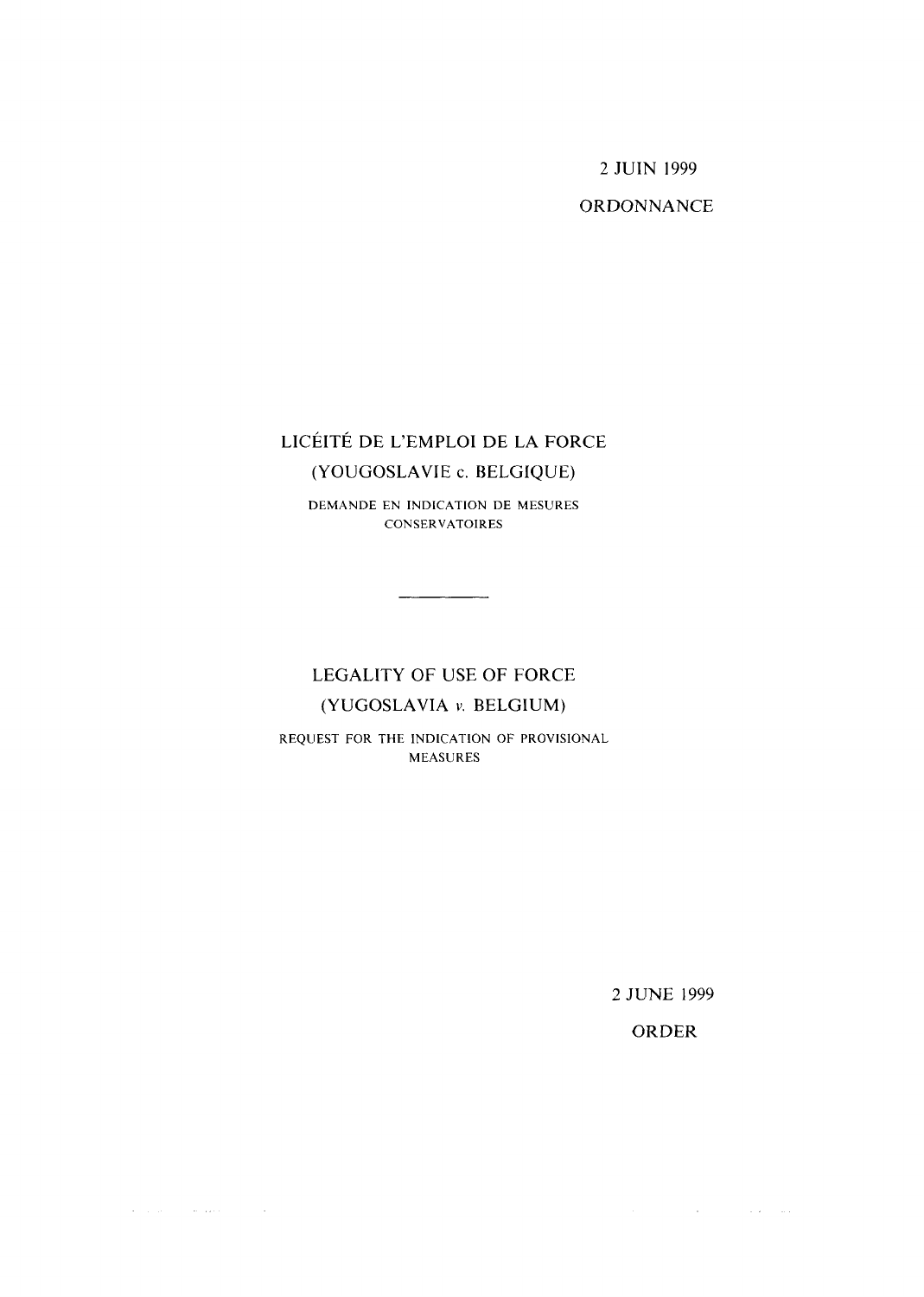## INTERNATIONAL COURT OF JUSTICE

#### YEAR 1999

**2 June** 1999

1999 2 June General List No. 105

# CASE CONCERNING LEGALITY OF USE OF FORCE

## (YUGOSLAVIA **v.** BELGIUM)

## REQUEST FOR THE INDICATION OF PROVISIONAL MEASURES

#### ORDER

*Present: Vice-President WEERAMANTRY, Acting President; President* SCHWEBEL; *Judges* ODA, BEDJAOUI, GUILLAUME, RANJEVA, HERCZEGH, SHI. FLEISCHHAUER, KOROMA, VERESHCHETIN, HIGGINS, PARRA-ARANGUREN, KOOIJMANS; *Judges* ad hoc KRECA, DUINSLAEGER; *Registru* VALENCIA-OSPINA.

The International Court of Justice,

Composed as above,

After deliberation,

لواست المنابعة

Having regard to Articles 41 and 48 of the Statute of the Court and to Articles 73 and 74 of the Rules of Court,

Having regard to the Application by the Federal Republic of Yugoslavia (hereinafter "Yugoslavia") filed in the Registry of the Court on 29 April 1999, instituting proceedings against the Kingdom of Belgium (hereinafter "Belgium") "for violation of the obligation not to use force".

contains and a series of the company of the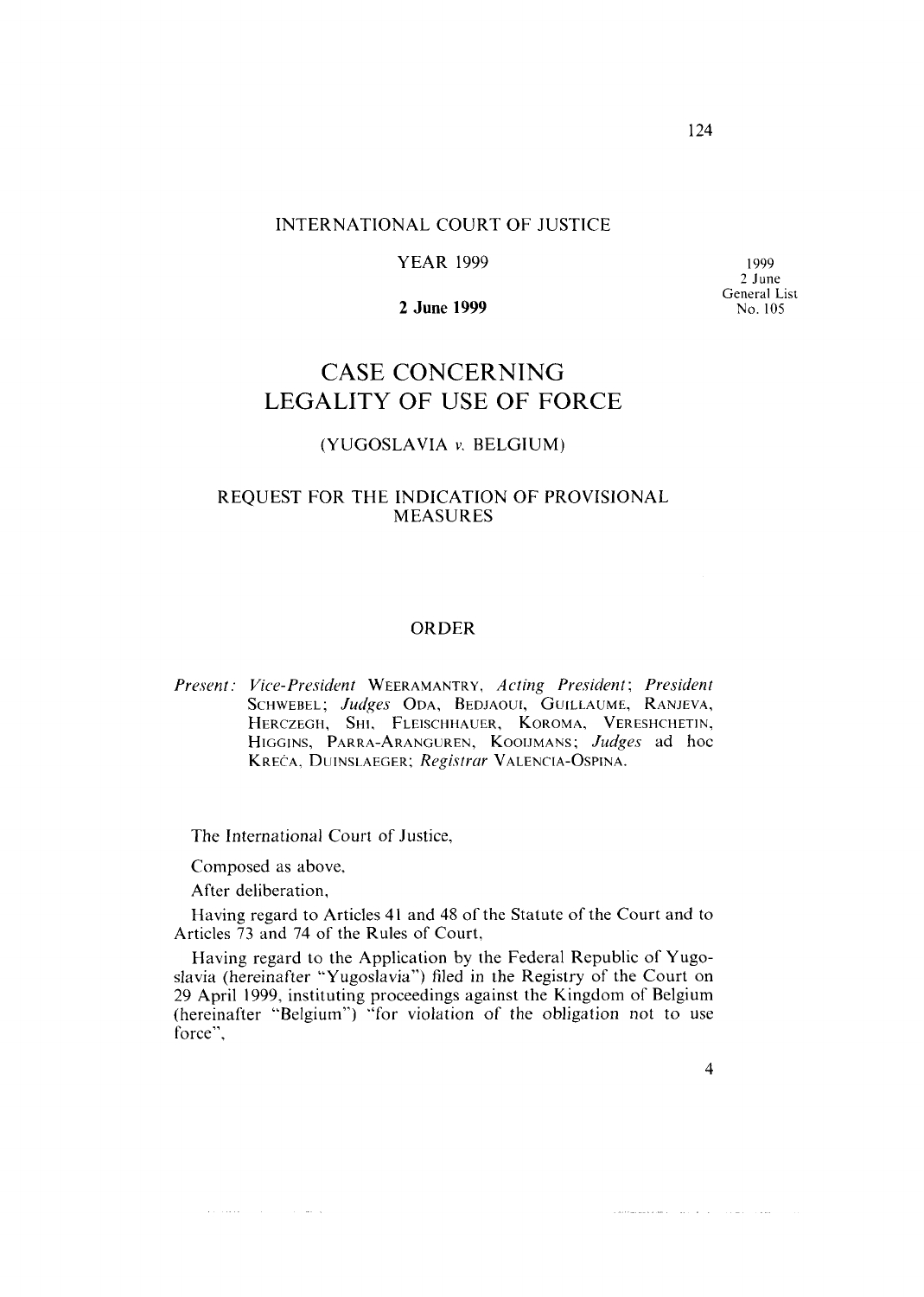#### *Makes the folloiving Order:*

1. Whereas in that Application Yugoslavia defines the subject of the dispute as follows:

"The subject-matter of the dispute are acts of the Kingdom of Belgium by which it has violated its international obligation banning the use of force against another State, the obligation not to intervene in the interna1 affairs of another State, the obligation not to violate the sovereignty of another State, the obligation to protect the civilian population and civilian objects in wartime, the obligation to protect the environment, the obligation relating to free navigation on international rivers, the obligation regarding fundamental human rights and freedoms, the obligation not to use prohibited weapons, the obligation not to deliberately inflict conditions of life calculated to cause the physical destruction of a national group";

*2.* Whereas in the said Application Yugoslavia refers, as a basis for the jurisdiction of the Court, to Article 36, paragraph 2, of the Statute of the Court and to Article IX of the Convention on the Prevention and Punishment of the Crime of Genocide, adopted by the General Assembly of the United Nations on 9 December 1948 (hereinafter the "Genocide Convention");

3. Whereas in its Application Yugoslavia states that the claims submitted by it to the Court are based upon the following facts:

"The Government of the Kingdom of Belgium, together with the Governments of other Member States of NATO, took part in the acts of use of force against the Federal Republic of Yugoslavia by taking part in bombing targets in the Federal Republic of Yugoslavia. In bombing the Federal Republic of Yugoslavia military and civilian targets were attacked. Great number of people were killed, including a great many civilians. Residential houses came under attack. Numerous dwellings were destroyed. Enormous damage was caused to schools, hospitals, radio and television stations, cultural and health institutions and to places of worship. A large number of bridges, roads and railway lines were destroyed. Attacks on oil refineries and chemical plants have had serious environmental effects on cities, towns and villages in the Federal Republic of Yugoslavia. The use of weapons containing depleted uranium is having far-reaching consequences for human life. The above-mentioned acts are deliberately creating conditions calculated at the physical destruction of an ethnic group, in whole or in part. The Government of the Kingdom of Belgium is taking part in the training, arming, financing, equipping and supplying the so-called 'Kosovo Liberation Army'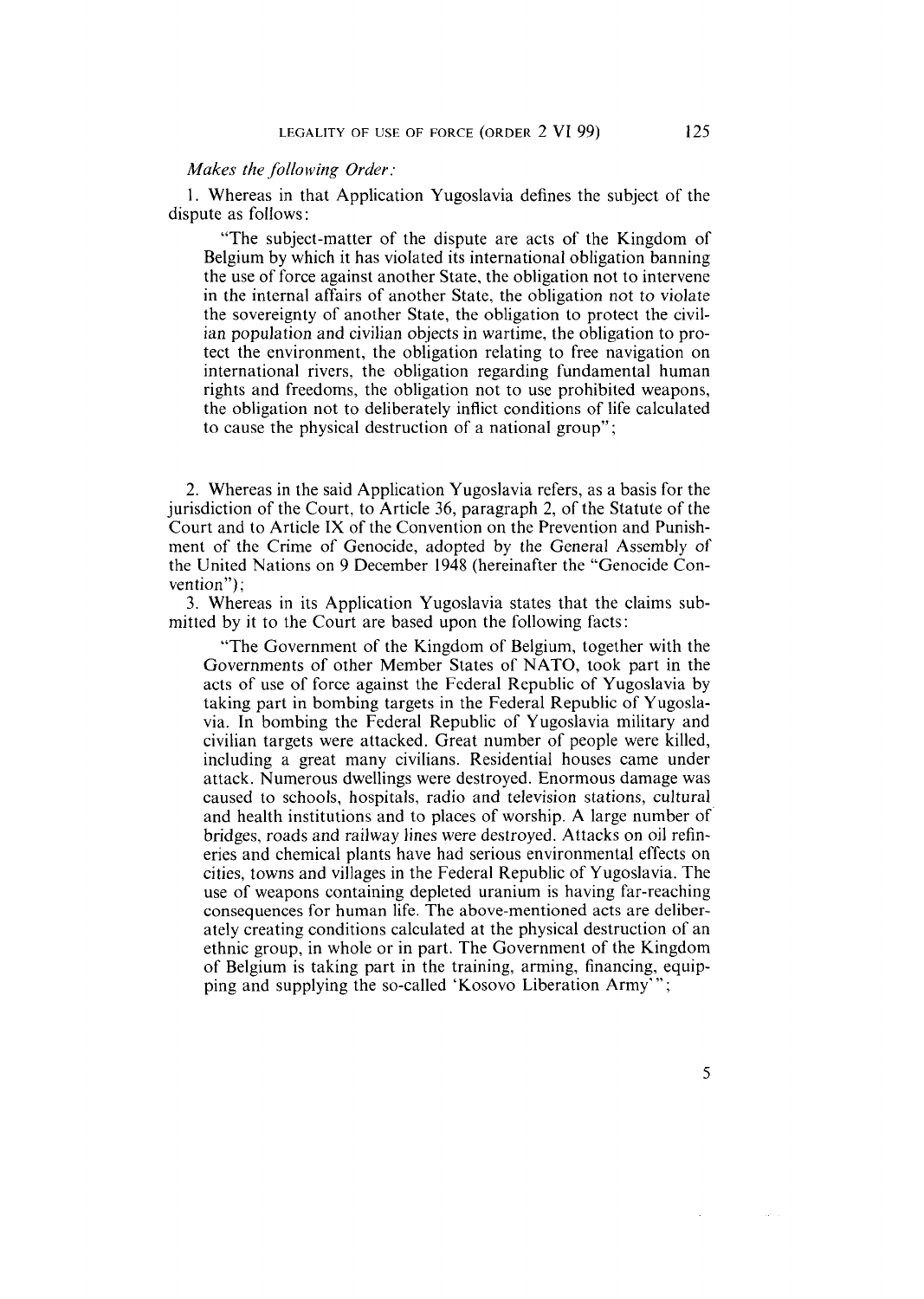and whereas it further states that the said claims are based on the following legal grounds:

"The above acts of the Government of Belgium represent a gross violation of the obligation not to use force against another State. By financing, arming, training and equipping the so-called 'Kosovo Liberation Army', support is given to terrorist groups and the secessionist movement in the territory of the Federal Republic of Yugoslavia in breach of the obligation not to intervene in the interna1 affairs of another State. In addition, the provisions of the Geneva Convention of 1949 and of the Additional Protocol No. 1 of 1977 on the protection of civilians and civilian objects in time of war have been violated. The obligation to protect the environment has also been breached. The destruction of bridges on the Danube is in contravention of the provisions of Article 1 of the 1948 Convention on free navigation on the Danube. The provisions of the International Covenant on Civil and Political Rights and of the International Covenant on Economic, Social and Cultural Rights of 1966 have also been breached. Furthermore, the obligation contained in the Convention on the Prevention and Punishment of the Crime of Genocide not to impose deliberately on a national group conditions of life calculated to bring about the physical destruction of the group has been breached. Furthermore, the activities in which the Kingdom of Belgium is taking part are contrary to Article 53, paragraph l, of the Charter of the United Nations";

4. Whereas the claims of Yugoslavia are formulated as follows in the Application :

"The Government of the Federal Republic of Yugoslavia requests the International Court of Justice to adjudge and declare:

- by taking part in the bombing of the territory of the Federal Republic of Yugoslavia, the Kingdom of Belgium has acted against the Federal Republic of Yugoslavia in breach of its obligation not to use force against another State;
- by taking part in the training, arming, financing, equipping and supplying terrorist groups, i.e. the so-called 'Kosovo Liberation Army', the Kingdom of Belgium has acted against the Federal Republic of Yugoslavia in breach of its obligation not to intervene in the affairs of another State;
- by taking part in attacks on civilian targets, the Kingdom of Belgium has acted against the Federal Republic of Yugoslavia in breach of its obligation to spare the civilian population, civilians and civilian objects ;
- $-$  by taking part in destroying or damaging monasteries, monu-

ومستفرد سوار فلتتركز والمترافي المواريد الولقي

126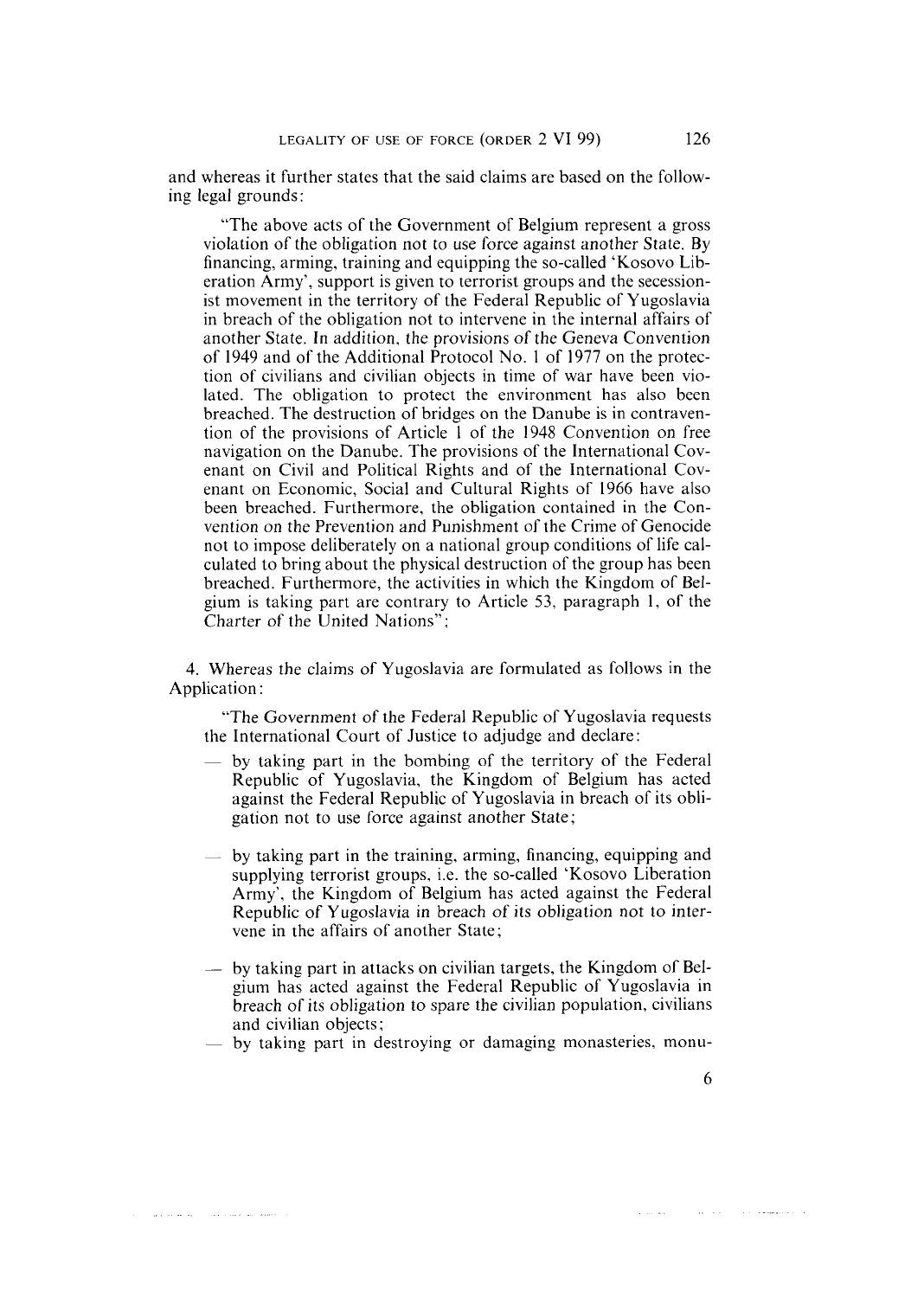ments of culture, the Kingdom of Belgium has acted against the Federal Republic of Yugoslavia in breach of its obligation not to commit any act of hostility directed against historical monuments, works of art or places of worship which constitute cultural or spiritual heritage of people;

- by taking part in the use of cluster bombs, the Kingdom of Belgium has acted against the Federal Republic of Yugoslavia in breach of its obligation not to use prohibited weapons, i.e. weapons calculated to cause unnecessary suffering;
- by taking part in the bombing of oil refineries and chemical plants, the Kingdom of Belgium has acted against the Federal Republic of Yugoslavia in breach of its obligation not to cause considerable environmental damage;
- by taking part in the use of weapons containing depleted uranium, the Kingdom of Belgium has acted against the Federal Republic of Yugoslavia in breach of its obligation not to use prohibited weapons and not to cause far-reaching health and environmental damage;
- by taking part in killing civilians, destroying enterprises, communications, health and cultural institutions, the Kingdom of Belgium has acted against the Federal Republic of Yugoslavia in breach of its obligation to respect the right to life, the right to work, the right to information, the right to health care as well as other basic human rights;
- by taking part in destroying bridges on international rivers, the Kingdom of Belgium has acted against the Federal Republic of Yugoslavia in breach of its obligation to respect freedom of navigation on international rivers;
- by taking part in activities listed above, and in particular by causing enormous environmental damage and by using depleted uranium, the Kingdom of Belgium has acted against the Federal Republic of Yugoslavia in breach of its obligation not to deliberately infiict on a national group conditions of life calculated to bring about its physical destruction, in whole or in part;
- the Kingdom of Belgium is responsible for the violation of the above international obligations;
- the Kingdom of Belgium is obliged to stop immediately the violation of the above obligations vis-à-vis the Federal Republic of Y ugoslavia ;
- the Kingdom of Belgium is obliged to provide compensation for the damage done to the Federal Republic of Yugoslavia and to its citizens and juridical persons";

**Contract**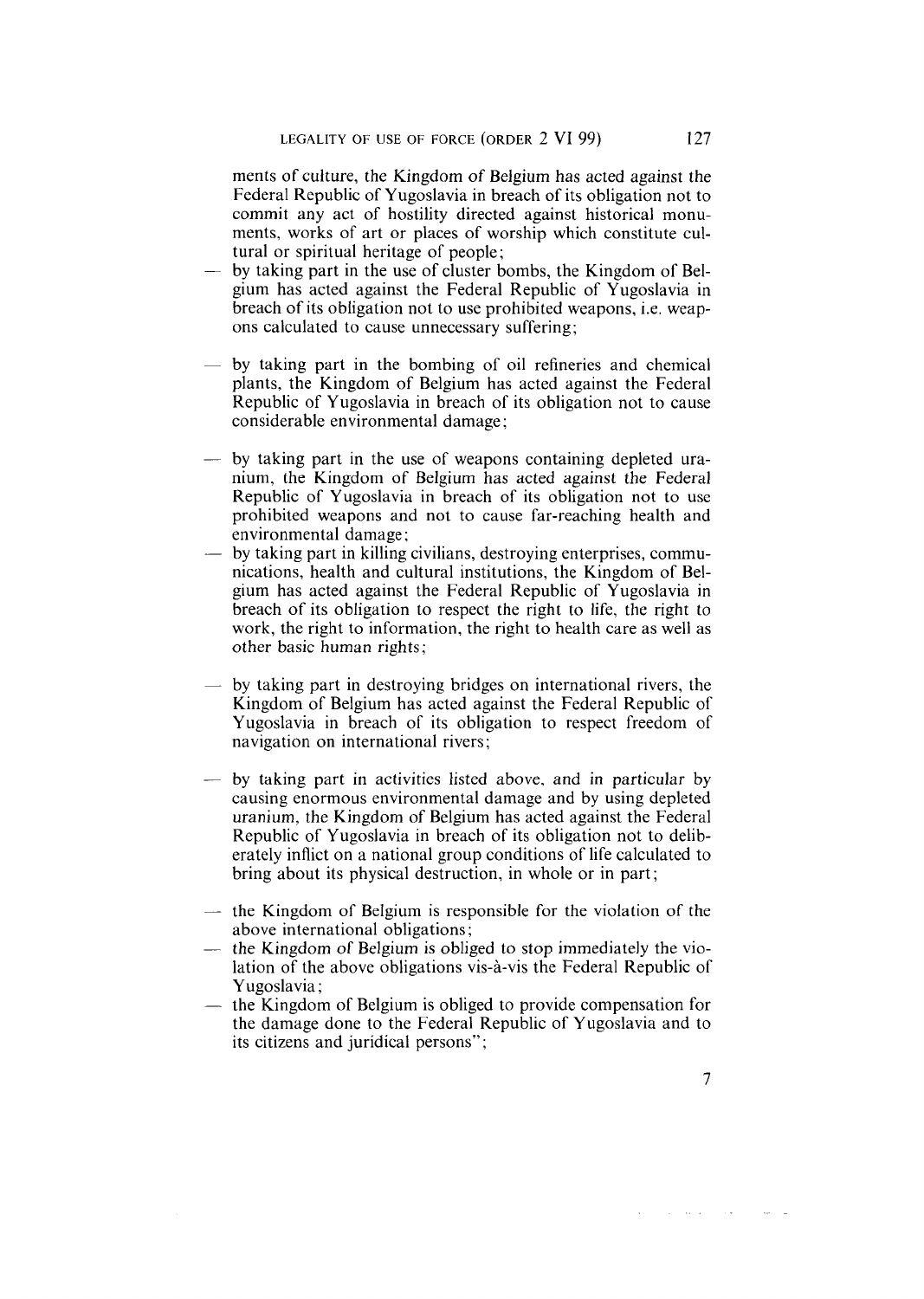and whereas, at the end of its Application, Yugoslavia reserves the right to amend and supplement it;

5. Whereas on 29 April 1999, immediately after filing its Application, Yugoslavia also submitted a request for the indication of provisional measures pursuant to Article 73 of the Rules of Court; and whereas that request was accompanied by a volume of photographic annexes produced as "evidence":

6. Whereas, in support of its request for the indication of provisional measures, Yugoslavia contends *inter dia* that, since the onset of the bombing of its territory, and as a result thereof, about 1,000 civilians, including 19 children, have been killed and more than 4,500 have sustained serious injuries; that the lives of three million children are endangered; that hundreds of thousands of citizens have been exposed to poisonous gases; that about one million citizens are short of water supply; that about 500,000 workers have become jobless; that two million citizens have no means of livelihood and are unable to ensure minimum means of sustenance; and that the road and railway network has suffered extensive destruction; whereas, in its request for the indication of provisional measures, Yugoslavia also lists the targets alleged to have come under attack in the air strikes and describes in detail the damage alleged to have been inflicted upon them (bridges, railway lines and stations, roads and means of transport, airports, industry and trade, refineries and warehouses storing liquid raw materials and chemicals, agriculture, hospitals and health care centres, schools, public buildings and housing facilities, infrastructure, telecommunications, cultural-historical monuments and religious shrines); and whereas Yugoslavia concludes from this that :

"The acts described above caused death, physical and mental harm to the population of the Federal Republic of Yugoslavia; huge devastation; heavy pollution of the environment, so that the Yugoslav population is deliberately imposed conditions of life calculated to bring about physical destruction of the group, in whole or in part" ;

7. Whereas, at the end of its request for the indication of provisional measures, Yugoslavia states that

"If the proposed measure were not to be adopted, there will be new losses of human life, further physical and mental harm inflicted on the population of the FR of Yugoslavia, further destruction of civilian targets, heavy environmental pollution and further physical destruction of the people of Yugoslavia";

and whereas, while reserving the right to amend and supplement its request, Yugoslavia requests the Court to indicate the following measure:

 $\sim 10^{-1}$ 

 $\Delta$  and  $\Delta$ 

"The Kingdom of Belgium shall cease immediately its acts of use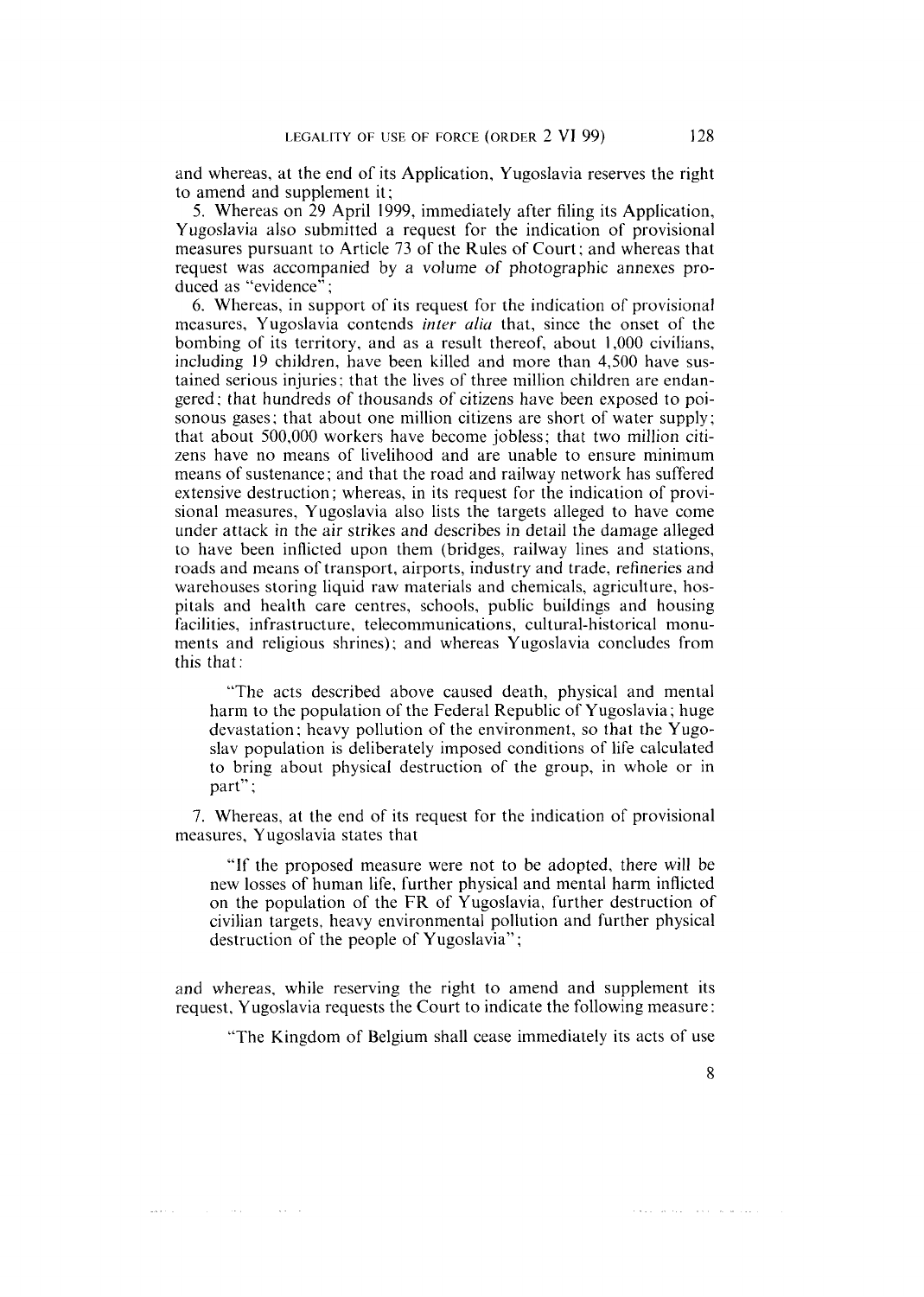of force and shall refrain from any act of threat or use of force against the Federal Republic of Yugoslavia";

8. Whereas the request for the indication of provisional measures was accompanied by a letter from the Agent of Yugoslavia, addressed to the President and Members of the Court, which read as follows:

"1 have the honour to bring to the attention of the Court the latest bombing of the central area of the town of Surdulica on 27 April 1999 at noon resulting in losses of lives of civilians, most of whom were children and women, and to remind of killings of peoples in Kursumlija, Aleksinac and Cuprija, as well as bombing of a refugee convoy and the Radio and Television of Serbia, just to mention some of the well-known atrocities. Therefore, **1** would like to caution the Court that there is a highest probability of further civilian and military casualties.

Considering the power conferred upon the Court by Article 75, paragraph 1, of the Rules of Court and having in mind the greatest urgency caused by the circumstances described in the Requests for provisional measure of protection 1 kindly ask the Court to decide on the submitted Requests *proprio motu* or to fix a date for a hearing at earliest possible time";

9. Whereas on 29 April 1999, the day on which the Application and the request for the indication of provisional measures were filed in the Registry, the Registrar sent to the Belgian Government signed copies of the Application and of the request, in accordance with Article 38, paragraph 4, and Article 73, paragraph 2, of the Rules of Court; and whereas he also sent to that Government copies of the documents accompanying the Application and the request for the indication of provisional measures;

10. Whereas on 29 April 1999 the Registrar informed the Parties that the Court had decided, pursuant to Article 74, paragraph 3, of the Rules of Court, to hold hearings on 10 and 11 May 1999, where they would be able to present their observations on the request for the indication of provisional measures ;

11. Whereas, pending the notification under Article 40, paragraph 3, of the Statute and Article 42 of the Rules of Court, by transmittal of the printed bilingual text of the Application to the Members of the United Nations and other States entitled to appear before the Court, the Registrar on 29 April 1999 informed those States of the filing of the Application and of its subject-matter, and of the filing of the request for the indication of provisional measures;

12. Whereas, since the Court includes upon the bench no judge of Yugoslav nationality, the Yugoslav Government has availed itself of the provisions of Article 31 of the Statute of the Court to choose Mr. Milenko Kreća to sit as judge *ad hoc* in the case; and whereas no objec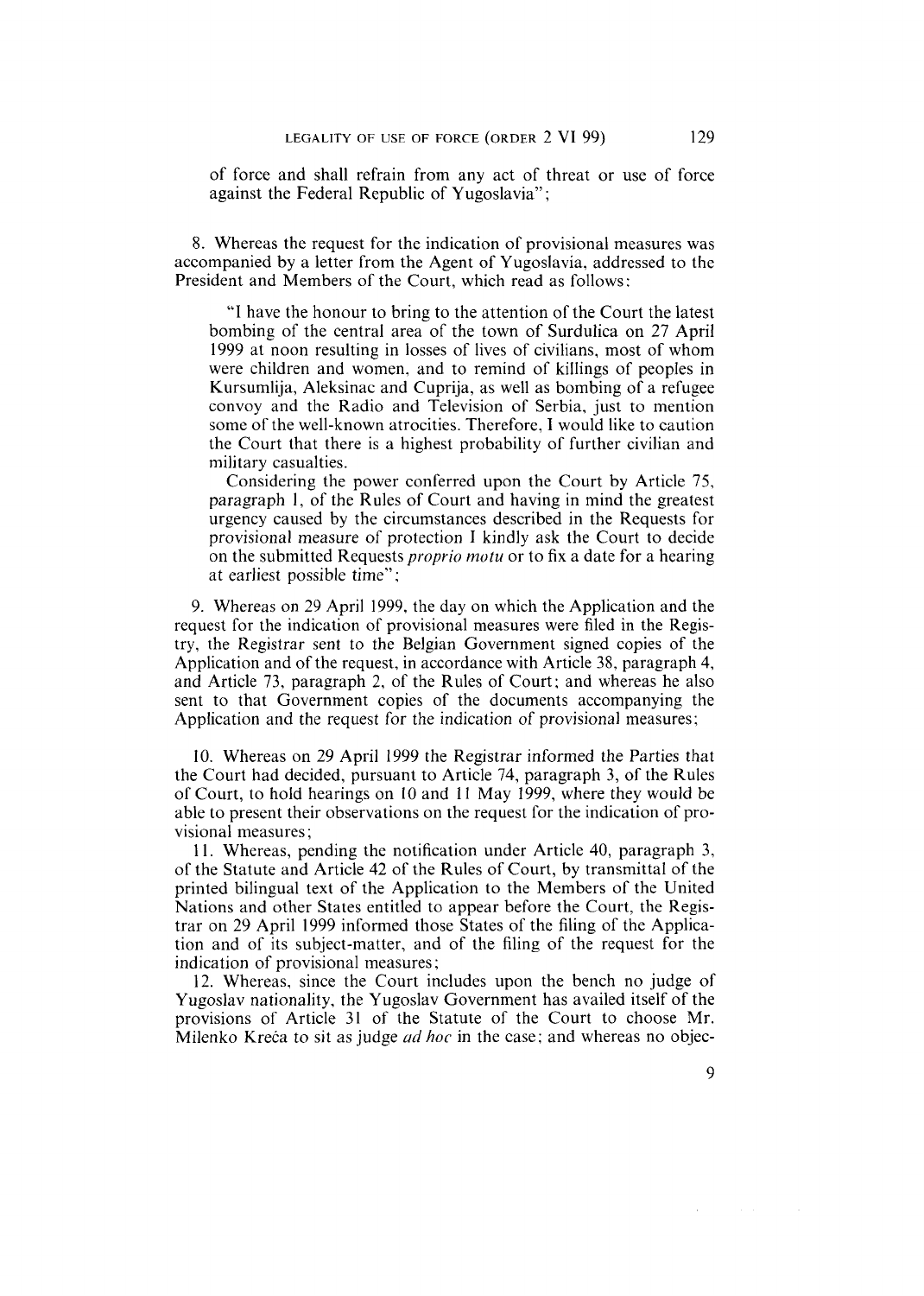tion to that choice was raised within the time-limit fixed for the purpose pursuant to Article 35, paragraph 3, of the Rules of Court; whereas, since the Court includes upon the bench no judge of Belgian nationality. the Belgian Government has availed itself of the provisions of Article 31 of the Statute of the Court to choose Mr. Patrick Duinslaeger to sit as judge *ad hoc* in the case; whereas, within the time-limit fixed for the purpose pursuant to Article 35, paragraph 3, of the Rules of Court, Yugoslavia, referring to Article 31, paragraph 5, of the Statute, objected to that choice; and whereas the Court, after due deljberation, found that the nomination of a judge *ad hoc* by Belgium was justified in the present phase of the case;

13. Whereas, at the public hearings held between 10 and 12 May 1999, oral observations on the request for the indication of provisional measures were presented by the Parties:

#### *On hehalf of Yugoslavia:*

Mr. Rodoljub Etinski, *Agent,*  Mr. lan Brownlie, Mr. Paul J. 1. M. de Waart, Mr. Eric Suy, Mr. Miodrag Mitić, Mr. Olivier Corten;

*On behalf of Belgium:* 

 $\sim$ 

Mrs. Raymonde Foucart, *Agent,*  Mr. Rusen Ergec;

14. Whereas, by letter of 12 May 1999, the Agent of Yugoslavia submitted to the Court a "Supplement to the Application" of his Government, which read as follows:

"Using the right reserved by the Application of the Federal Republic of Yugoslavia against the Kingdom of Belgium for violation of the obligation not to use force, filed to the International Court of Justice on 29 April 1999, **1** supplement its part related to the grounds of jurisdiction of the Court, which should now read as follows:

'The Government of the Federal Republic of Yugoslavia invokes Article 36, paragraph 2, of the Statute of the International Court of Justice as well as Article IX of the Convention on the Prevention and Punishment of the Crime of Genocide and Article 4 of the Convention of Conciliation, Judicial Settlement and Arbitration between the Kingdom of Yugoslavia and Belgium, signed at Belgrade on 25 March 1930 and in force since 3 September 1930'";

whereas, at the start of the afternoon session of the hearing of 12 May 1999, the Vice-President of the Court, acting President. made the following statement :

state and states

 $\sim$   $-$  .

**Service**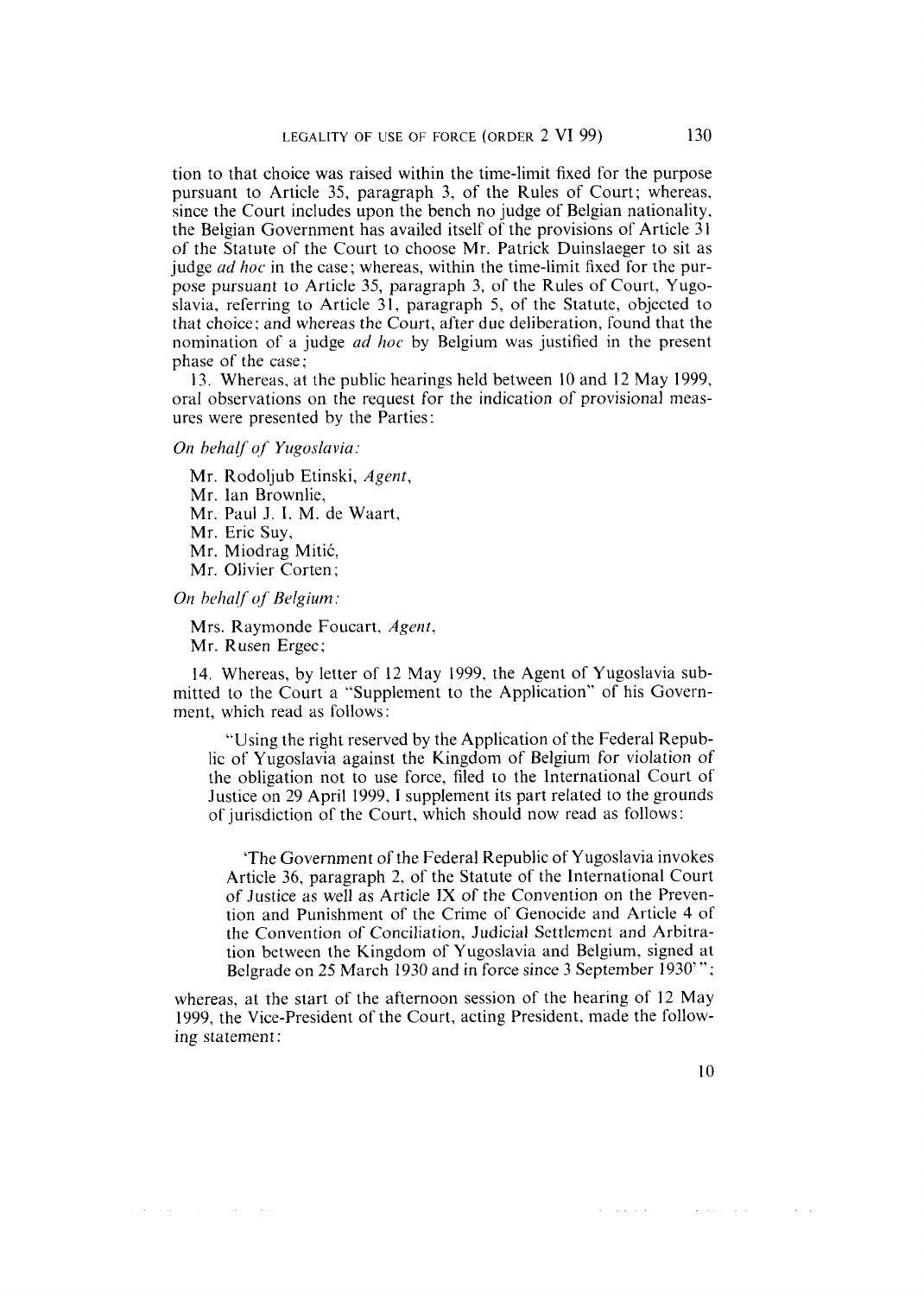"In the light of the new bases of jurisdiction invoked today by Yugoslavia . . . the Court wishes to inform the Parties that it will give its consideration to any observations of Belgium . . . in regard to the admissibility of the additional grounds invoked";

and whereas at the said afternoon session of 12 May 1999 Belgium made various observations on the admissibility of the Yugoslav "Supplement to the Application", and on the new basis of jurisdiction invoked therein;

15. Whereas, in this phase of the proceedings, the Parties presented the following submissions :

#### On *hehalf of' Yugoslavia:*

"[Tlhe Court [is asked] to indicate the following provisional measure :

[Tlhe Kingdom of Belgium . . . shall cease immediately the acts of use of force and shall refrain from any act of threat or use of force against the Federal Republic of Yugoslavia";

#### *<i>On behalf of Belgium*:

"For al1 the reasons put forward . . ., the Kingdom of Belgium requests the Court, without prejudice to the merits of the case,

To declare the request for provisional measures submitted by the Federal Republic of Yugoslavia inadmissible on the ground that the Court has no prima facie jurisdiction to hear the case,

#### and, in any event,

To find that it should not indicate provisional measures on the ground, first,

Of the absence of any prima facie evidence which, according to the jurisprudence of the Court and to the general principles of international law, could justify provisional measures

and, second,

 $\sim 10$ 

 $\Delta \sim 10^{11}$  and  $\sim 10^{11}$ 

Of the serious effects which such measures would have on the outcome of the humanitarian crisis caused by the Federal Republic of Yugoslavia in Kosovo and in neighbouring countries";

16. Whereas the Court is deeply concerned with the human tragedy, the loss of life, and the enormous suffering in Kosovo which form the background of the present dispute, and with the continuing loss of life and human suffering in al1 parts of Yugoslavia;

 $\sim 10^{11}$  km  $^{-1}$ 

**Contractor**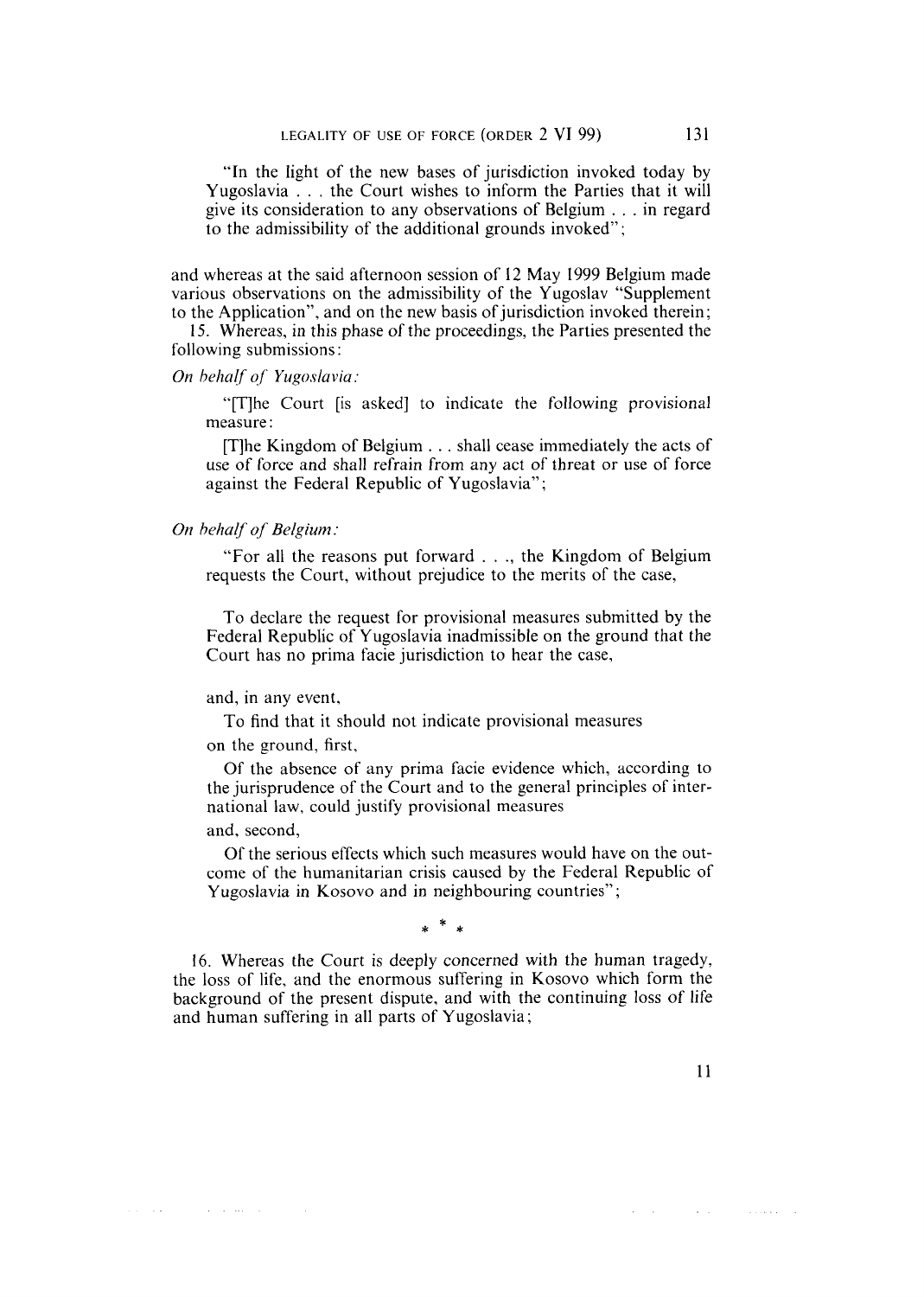17. Whereas the Court is profoundly concerned with the use of force in Yugoslavia; whereas under the present circumstances such use raises very serious issues of international law;

18. Whereas the Court is mindful of the purposes and principles of the United Nations Charter and of its own responsibilities in the maintenance of peace and security under the Charter and the Statute of the Court;

19. Whereas the Court deems it necessary to emphasize that al1 parties appearing before it must act in conformity with their obligations under the United Nations Charter and other rules of international law, including humanitarian law ;

 $* * *$ 

20. Whereas the Court, under its Statute, does not automatically have jurisdiction over legal disputes between States parties to that Statute or between other States to whom access to the Court has been granted; whereas the Court has repeatedly stated "that one of the fundamental principles of its Statute is that it cannot decide a dispute between States without the consent of those States to its jurisdiction" (*East Timor (Por*tugal v. Australia), Judgment, I.C.J. Reports 1995, p. 101, para. 26); and whereas the Court can therefore exercise jurisdiction only between States parties to a dispute who not only have access to the Court but also have accepted the jurisdiction of the Court, either in general form or for the individual dispute concerned ;

21. Whereas on a request for provisional measures the Court need not, before deciding whether or not to indicate them, finally satisfy itself that it has jurisdiction on the merits of the case, yet it ought not to indicate such measures unless the provisions invoked by the applicant appear, prima facie, to afford a basis on which the jurisdiction of the Court might be established;

22. Whereas in its Application Yugoslavia claims, in the first place, to found the jurisdiction of the Court upon Article 36, paragraph 2, of the Statute; whereas each of the two Parties has made a declaration recognizing the compulsory jurisdiction of the Court pursuant to that provision; whereas Yugoslavia's declaration was deposited with the Secretary-General of the United Nations on 26 April 1999, and that of Belgium on 17 June 1958 (together with the instrument of ratification);

23. Whereas Yugoslavia's declaration is formulated as follows:

**"1** hereby declare that the Government of the Federal Republic of Yugoslavia recognizes, in accordance with Article 36, paragraph 2, of the Statute of the International Court of Justice, as compulsory

 $12$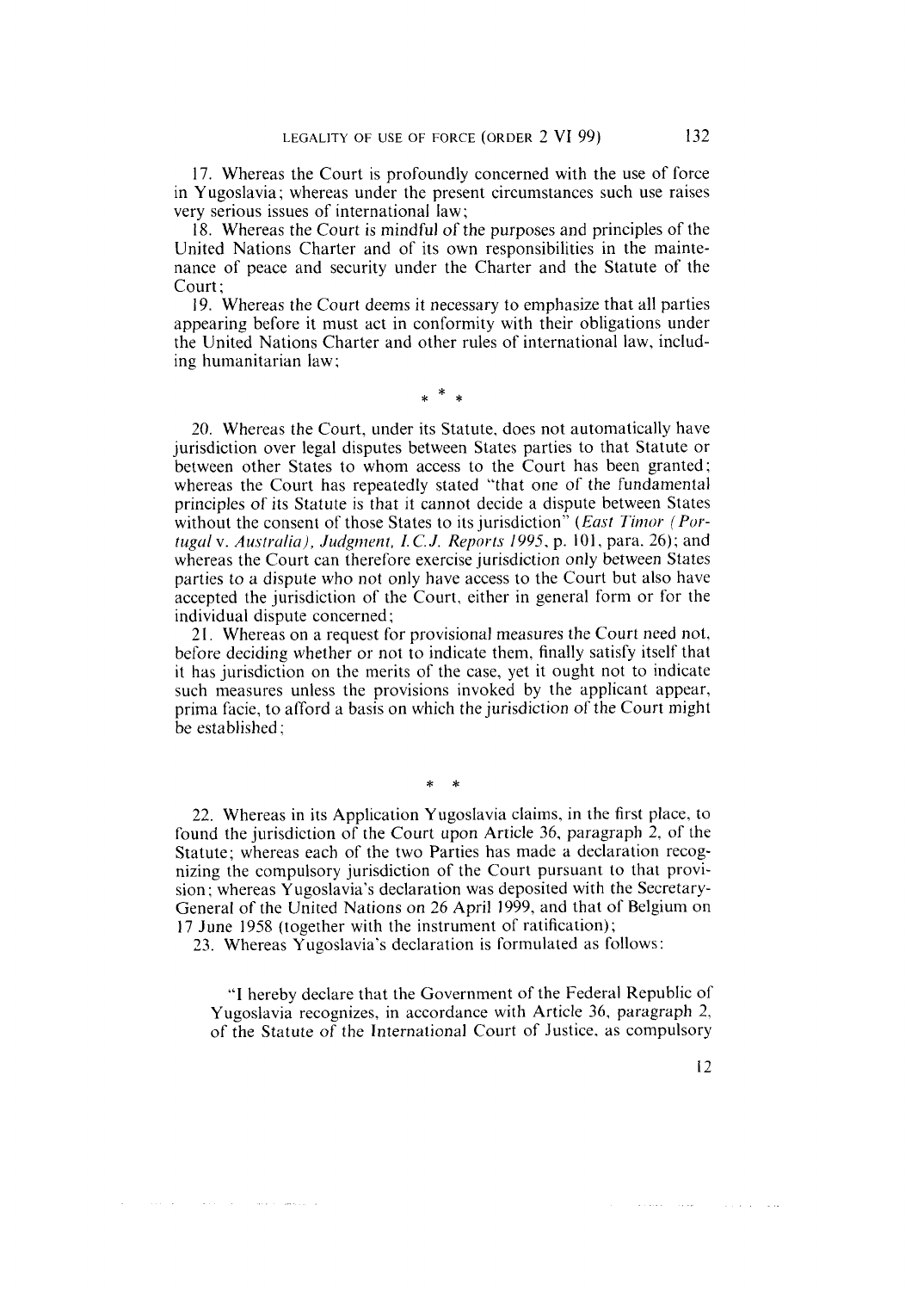*ipso facto* and without special agreement, in relation to any other State accepting the same obligation, that is on condition of reciprocity, the jurisdiction of the said Court in al1 disputes arising or which may arise after the signature of the present Declaration, with regard to the situations or facts subsequent to this signature, except in cases where the parties have agreed or shall agree to have recourse to another procedure or to another method of pacific settlement. The present Declaration does not apply to disputes relating to questions which, under international law, fall exclusively within the jurisdiction of the Federal Republic of Yugoslavia, as well as to territorial disputes.

The aforesaid obligation is accepted until such time as notice may be given to terminate the acceptance";

and whereas the declaration of Belgium reads as follows:

**"1** declare on behalf of the Belgian Government that 1 recognize as compulsory *ipso faclo* and without special agreement, in relation to any other State accepting the same obligation, the jurisdiction of the International Court of Justice, in conformity with Article 36, paragraph 2, of the Statute of the Court, in legal disputes arising after 13 July 1948 concerning situations or facts subsequent to that date, except those in regard to which the parties have agreed or may agree to have recourse to another method of pacific settlement.

This declaration is made subject to ratification. It shall take effect on the day of deposit of the instrument of ratification for a period of five years. Upon the expiry of that period, it shall continue to have effect until notice of its termination is given";

24. Whereas, under the terms of its declaration, Yugoslavia limits *ratione temporis* its acceptance of the Court's compulsory jurisdiction to "disputes arising or which may arise after the signature of the present Declaration, with regard to the situations or facts subsequent to this signature"; whereas Belgium has based no argument on this provision; but whereas the Court must nonetheless consider what effects it might have prima facie upon its jurisdiction in this case;

25. Whereas, according to Yugoslavia, "[tlhe issue before the Court is that of interpreting a unilateral declaration of acceptance of its jurisdiction, and thus of ascertaining the meaning of the declaration on the basis of the intention of its author"; whereas Yugoslavia contends that the text of its declaration "allows al1 disputes effectively arising after 25 April 1999 to be taken into account"; whereas, referring to bombing attacks carried out by NATO member States on 28 April, **1** May, 7 May and 8 May 1999, Yugoslavia states that, "[iln each of these cases, which are only examples, [it] denounced the flagrant violations of international law of which it considered itself to have been the victim", and the "NATO member States denied having violated any obligation under international law"; whereas Yugoslavia asserts that "each of these events therefore gave rise to 'a disagreement on a point of law or fact', a disagreement. . .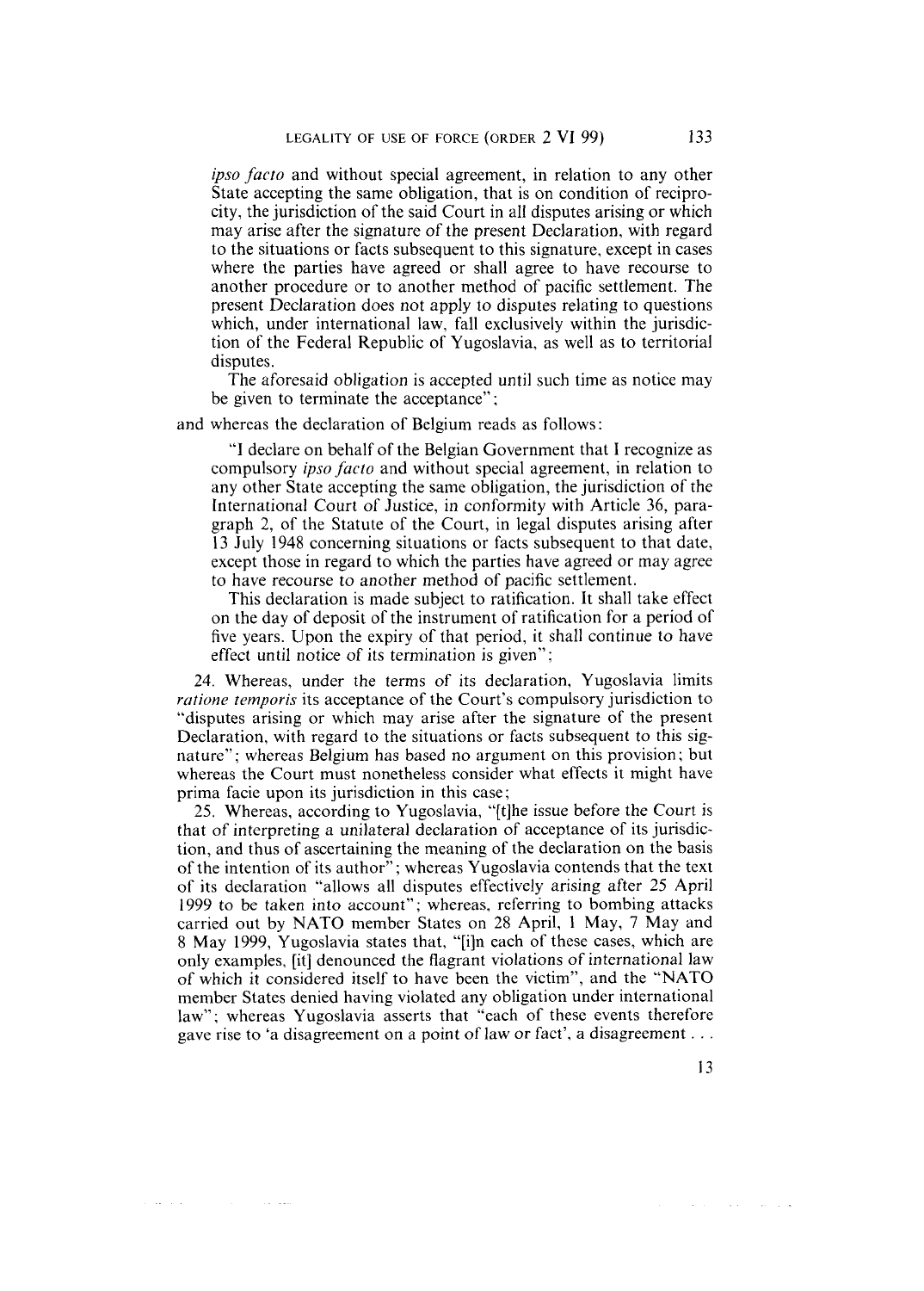the terms of which depend in each case on the specific features of the attack" in question; whereas Yugoslavia accordingly concludes that, since these events constitute "instantaneous wrongful acts", there exist "a number of separate disputes which have arisen" between the Parties "since 25 April relating to events subsequent to that date"; and whereas Yugoslavia argues from this that "[tlhere is no reason to exclude prima facie the Court's jurisdiction over disputes having effectively arisen after 25 April, as provided in the text of the declaration"; and whereas Yugoslavia adds that to exclude such disputes from the jurisdiction of the Court "would run entirely counter to the manifest and clear intention of Yugoslavia" to entrust the Court with the resolution of those disputes;

26. Whereas Yugoslavia has accepted the Court's jurisdiction ratione temporis in respect only, on the one hand, of disputes arising or which may arise after the signature of its declaration and, on the other hand, of those concerning situations or facts subsequent to that signature (cf. Right of Passage over Indiun Territory, Merits, Judgment, I.C.J. Reports 1960, p. 34); whereas, in order to assess whether the Court has jurisdiction in the case, it is sufficient to decide whether, in terms of the text of the declaration, the dispute brought before the Court "arose" before or after 25 April 1999, the date on which the declaration was signed;

27. Whereas Yugoslavia's Application is entitled "Application of the Federal Republic of Yugoslavia against the Kingdom of Belgium for Violation of the Obligation Not to Use Force"; whereas in the Application the "subject of the dispute" (emphasis added) is described in general terms (see paragraph 1 above); but whereas it can be seen both from the statement of "facts upon which the claim is based" and from the manner in which the "claims" themselves are formulated (see paragraphs 3 and 4 above) that the Application is directed, in essence, against the "bombing of the territory of the Federal Republic of Yugoslavia", to which the Court is asked to put an end;

28. Whereas it is an established fact that the bombings in question began on 24 March 1999 and have been conducted continuously over a period extending beyond 25 April 1999; and whereas the Court has no doubt, in the light, inter alia, of the discussions at the Security Council meetings of 24 and 26 March 1999 (SIPV.3988 and 3989), that a "legal dispute" (East Timor (Portugal v. Ausrrulia), **1.** C. J. Reports 1995, p. 100, para. 22) "arose" between Yugoslavia and the Respondent, as it did also with the other NATO member States, well before 25 April 1999 concerning the legality of those bombings as such, taken as a whole;

29. Whereas the fact that the bombings have continued after 25 April 1999 and that the dispute concerning them has persisted since that date is not such as to alter the date on which the dispute arose; whereas each individual air attack could not have given rise to a separate subsequent dispute; and whereas, at this stage of the proceedings. Yugoslavia has not established that new disputes, distinct from the initial one, have

 $\sim$  $\sim$   $\sim$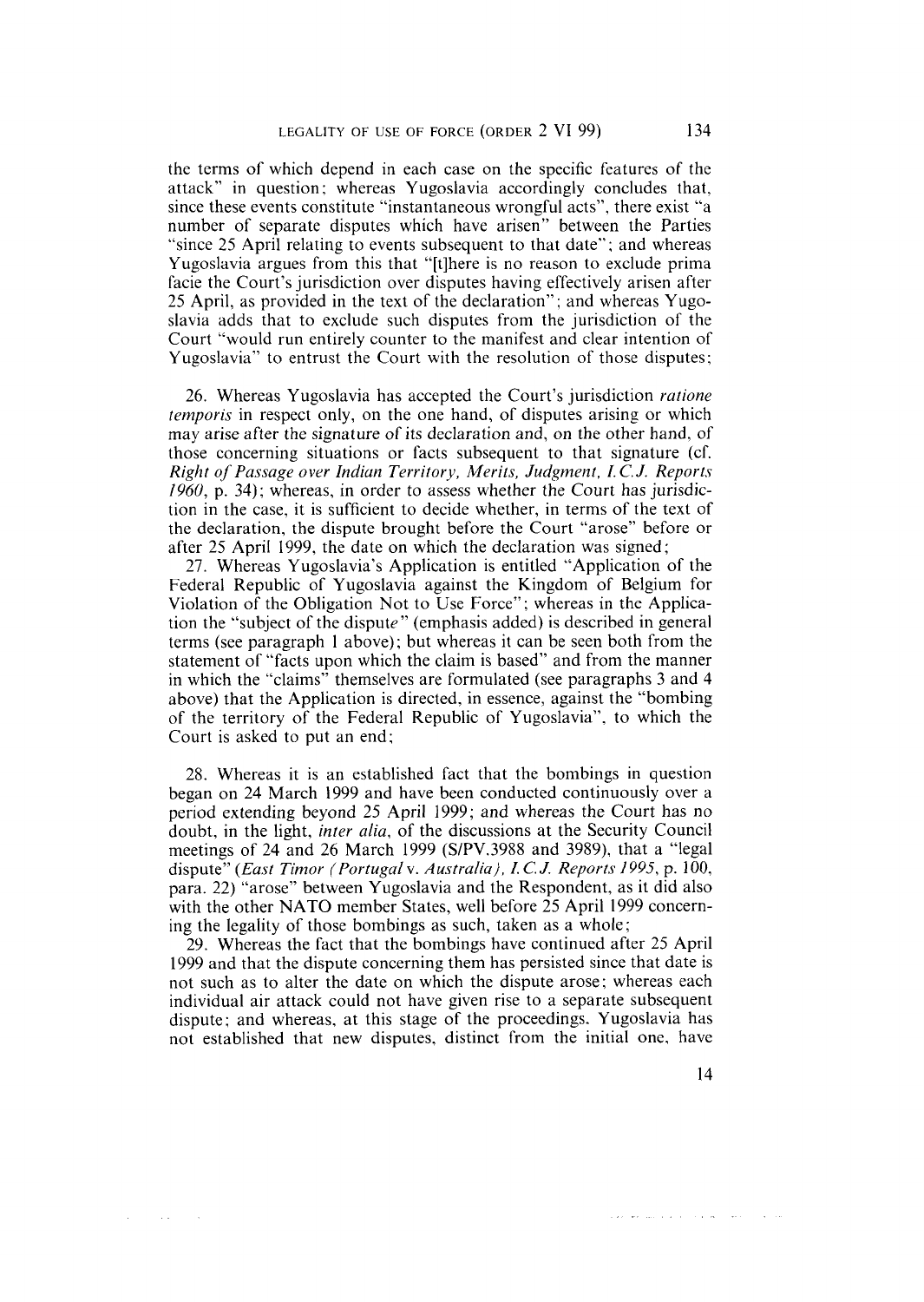arisen between the Parties since 25 April 1999 in respect of subsequent situations or facts attributable to Belgium;

30. Whereas, as the Court recalled in its Judgment of 4 December 1998 in the case concerning *Fisheries Jurisdiction (Spain* v. *Canada),* 

"It is for each State, in formulating its declaration, to decide upon the limits it places upon its acceptance of the jurisdiction of the Court: '[tlhis jurisdiction only exists within the limits within which it has been accepted' *(Phosphates in Morocco, Judgment, 1938, P. C. 1. J., Series AIB, No. 74,* p. 23)" **(1.** *C. J. Reports 1998,* p. 453, para. 44) ;

and whereas, as the Permanent Court held in its Judgment of 14 June 1938 in the *Phosphutes in Morocco* case (Preliminary Objections), "it is recognized that, as a consequence of the condition of reciprocity stipulated in paragraph 2 of Article 36 of the Statute of the Court", any limitation *rationr temporis* attached by one of the Parties to its declaration of acceptance of the Court's jurisdiction "holds good as between the Parties" *(Phosphates in Morocco, Judgment, 1938, P.C.I.J., Series AIB. No. 74.*  p. 10); whereas, moreover, as the present Court noted in its Judgment of 11 June 1988 in the case concerning the *Land und Maritime Boundary hetbveen Cameroon and Nigeria (Cumeroon* v. *Nigeria),* "[als early as 1952, it held in the case concerning *Anglo-lranian Oil Co.* that, when declarations are made on condition of reciprocity, 'jurisdiction is conferred on the Court only to the extent to which the two Declarations coincide in conferring il' *(1.* C. *J. Reports 1952,* p. 103)" **(1.** *C. J. Reports 1998,* p. 298, para. 43); and whereas it follows from the foregoing that the declarations made by the Parties under Article 36, paragraph 2, of the Statute do not constitute a basis on which the jurisdiction of the Court could prima facie be founded in this case;

3 1. Whereas Belgium contends that the Court's jurisdiction in this case cannot in any event be based, even prima facie, on Article 36, paragraph 2, of the Statute, for, under this provision, only "States . . . parties to the . . . Statute" may subscribe to the optional clause for compulsory jurisdiction contained therein; and whereas, referring to United Nations General Assembly resolution 4711 of 22 September 1992, it contends that "the Federal Republic of Yugoslavia is not the continuator State of the former Socialist Federal Republic of Yugoslavia" as regards membership of the United Nations, and that, not having duly acceded to the Organization, Yugoslavia is in consequence not a party to the Statute of the Court:

 $\ast$ 

32. Whereas Yugoslavia, referring to the position of the Secretariat, as expressed in a letter dated 29 September 1992 from the Legal Counsel of

 $\sim$  and  $\sim$  and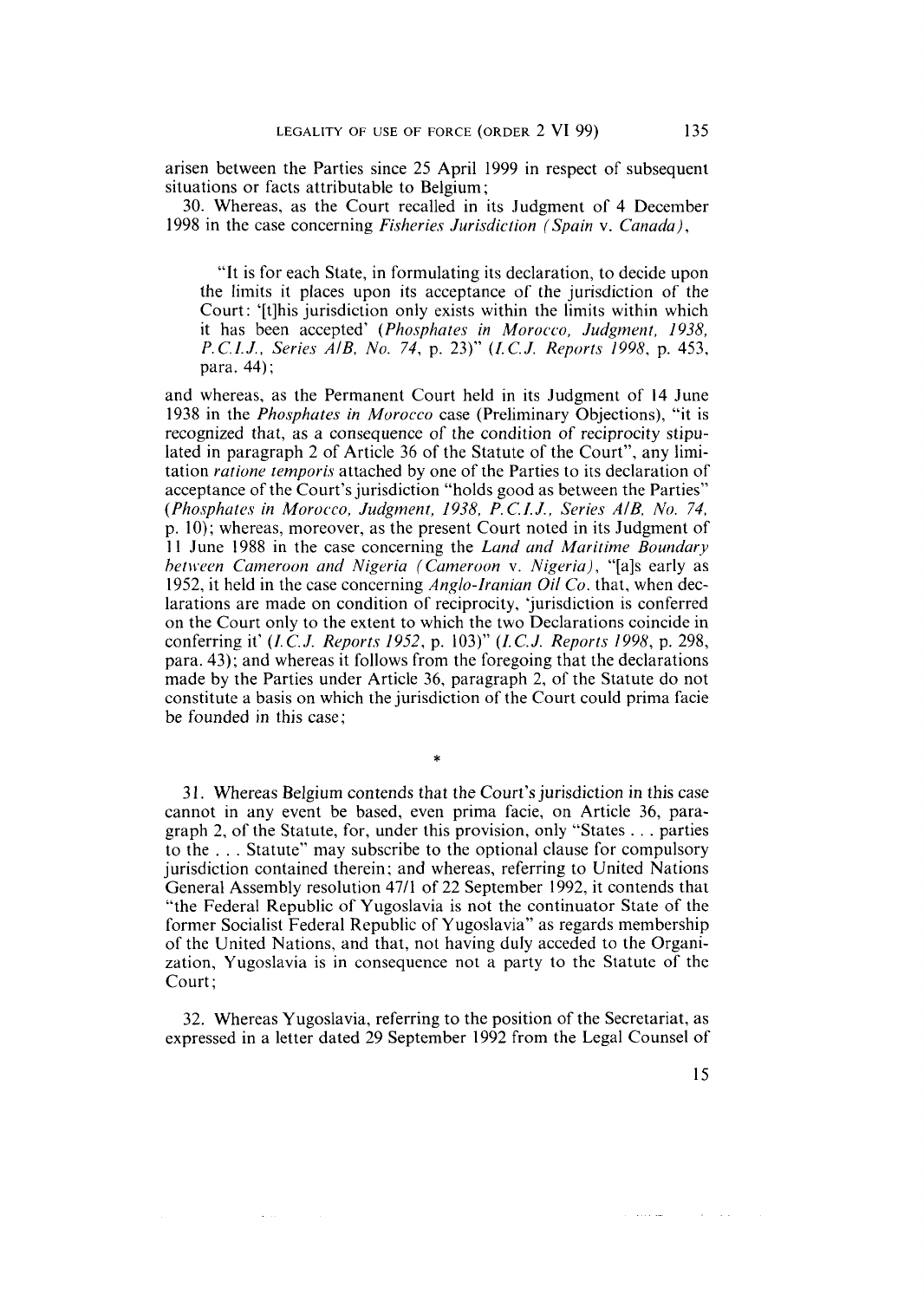the Organization (doc. Al47/485), and to the latter's subsequent practice, contends for its part that General Assembly resolution 4711 "[neither] terminate[d] nor suspend[ed] Yugoslavia's membership in the Organization", and that the said resolution did not take away from Yugoslavia "[its] right to participate in the work of organs other than Assembly bodies";

33. Whereas, in view of its finding in paragraph 30 above, the Court need not consider this question for the purpose of deciding whether or not it can indicate provisional measures in the present case;

 $\ddot{\phantom{1}}$ 

34. Whereas in its Application Yugoslavia claims, in the second place, to found the jurisdiction of the Court on Article IX of the Genocide Convention, which provides :

"Disputes between the Contracting Parties relating to the interpretation, application or fulfilment of the present Convention, including those relating to the responsibility of a State for genocide or for any of the other acts enumerated in article III, shall be submitted to the International Court of Justice at the request of any of the parties to the dispute";

and whereas in its Application Yugoslavia states that the subject of the dispute concerns *inter* alia "acts of the Kingdom of Belgium by which it has violated its international obligation . . . not to deliberately inflict conditions of life calculated to cause the physical destruction of a national group"; whereas, in describing the facts on which the Application is based, Yugoslavia states: "The above-mentioned acts are deliberately creating conditions calculated at the physical destruction of an ethnic group, in whole or in part"; whereas, in its statement of the legal grounds on which the Application is based, Yugoslavia contends that "the obligation . . . not to impose deliberately on a national group conditions of life calculated to bring about the physical destruction of the group has been breached"; and whereas one of the claims on the merits set out in the Application is formulated as follows:

"by taking part in activities listed above, and in particular by causing enormous environmental damage and by using depleted uranium, the Kingdom of Belgium has acted against the Federal Republic of Yugoslavia in breach of its obligation not to deliberately inflict on a national group conditions of life calculated to bring about its physical destruction, in whole or in part";

35. Whereas Yugoslavia contends moreover that the sustained and intensive bombing of the whole of its territory. including the most heavily populated areas, constitutes "a serious violation of Article II of the

a se a comunicación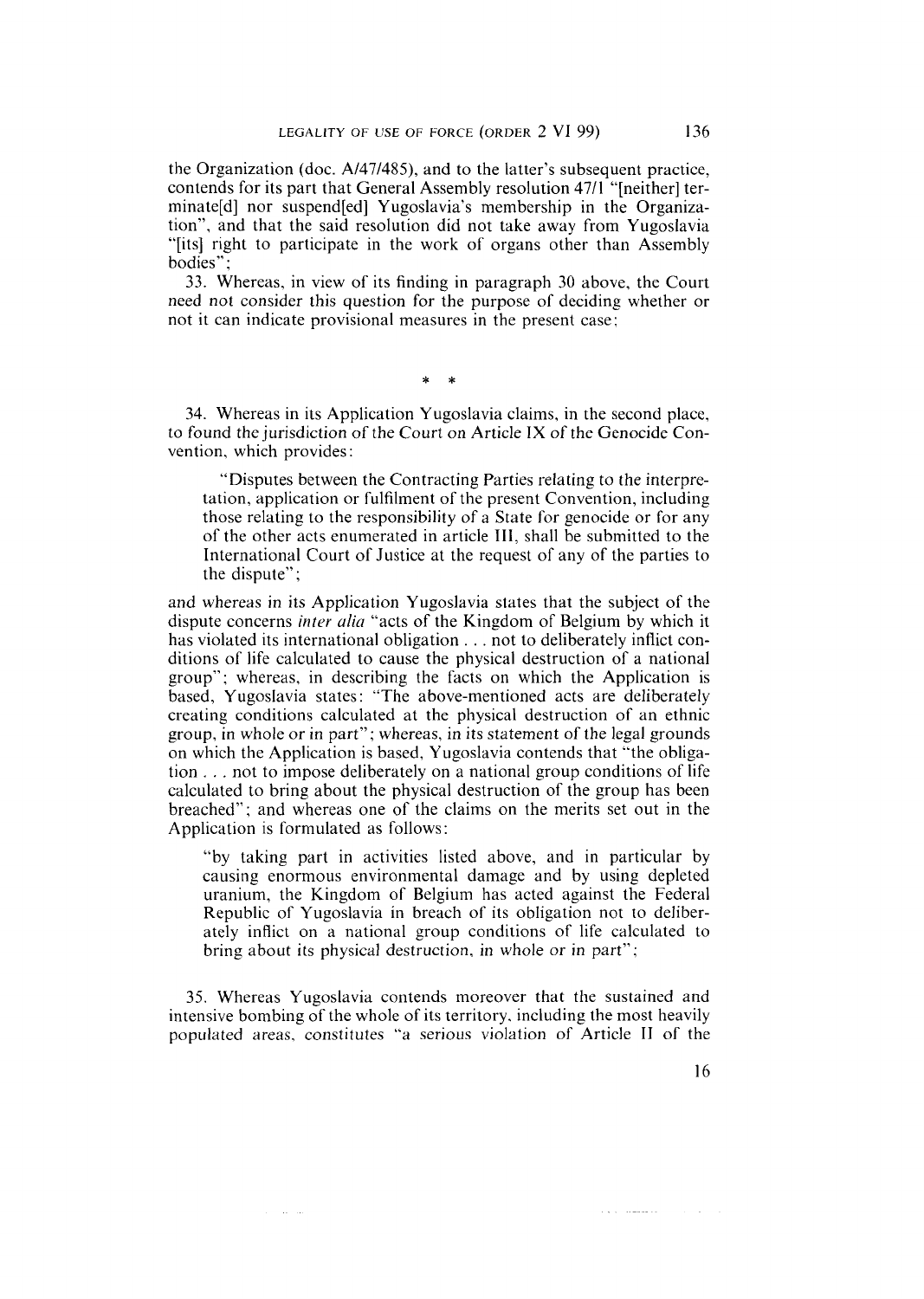Genocide Convention"; whereas it argues that "the pollution of soil, air and water, destroying the economy of the country, contaminating the environment with depleted uranium, inflicts conditions of life on the Yugoslav nation calculated to bring about its physical destruction"; whereas it asserts that it is the Yugoslav nation as a whole and as such that is targeted; and whereas it stresses that the use of certain weapons whose long-term hazards to health and the environment are already known, and the destruction of the largest part of the country's power supply system, with catastrophic consequences of which the Respondent must be aware, "impl[y] the intent to destroy, in whole or in part", the Yugoslav national group as such;

36. Whereas for its part Belgium contends that Article IX of the Genocide Convention can be invoked only if "the issue raised concerns the interpretation or application of that Convention"; whereas it argues in particular that "the subject of the dispute must pertain to the scope of the Convention"; and whereas it adds that the said scope "is determined by the concept of 'genocide'" as defined in that Convention; whereas, with reference to the definition of genocide contained in Article II of the Convention, Belgium emphasizes the importance of "the intentional element, the intent to destroy al1 or part of an ethnic, racial or religious [group]"; and whereas it asserts that Yugoslavia cannot "produce the slightest evidence of such intention" on the part of Belgium in this case; and whereas Belgium concludes that, since the allegations made by Yugoslavia fa11 "manifestly outside the scope of [the] Genocide Convention", the Court does not have jurisdiction to entertain the Application on the basis of that Convention;

37. Whereas it is not disputed that both Yugoslavia and Belgium are parties to the Genocide Convention without reservation; and whereas Article IX of the Convention accordingly appears to constitute a basis on which the jurisdiction of the Court might be founded to the extent that the subject-matter of the dispute relates to "the interpretation, application or fulfilment" of the Convention, including disputes "relating to the responsibility of a State for genocide or for any of the other acts enumerated in article III" of the said Convention;

38. Whereas, in order to determine, even prima facie, whether a dispute within the meaning of Article IX of the Genocide Convention exists, the Court cannot limit itself to noting that one of the Parties maintains that the Convention applies, while the other denies it; and whereas in the present case the Court must ascertain whether the breaches of the Convention alleged by Yugoslavia are capable of falling within the provisions of that instrument and whether. as a consequence, the dispute is one which the Court has jurisdiction *ratione materiae* to entertain pursuant to Article IX (cf. *Oil Platforms (Islamic Republic of Iran* v. *United States of America), Preliminary Objection, Judgment, I. C. J. Reports 1996 (Il),*  p. 810, para. 16);

control and control of the state

 $\alpha = 0.4$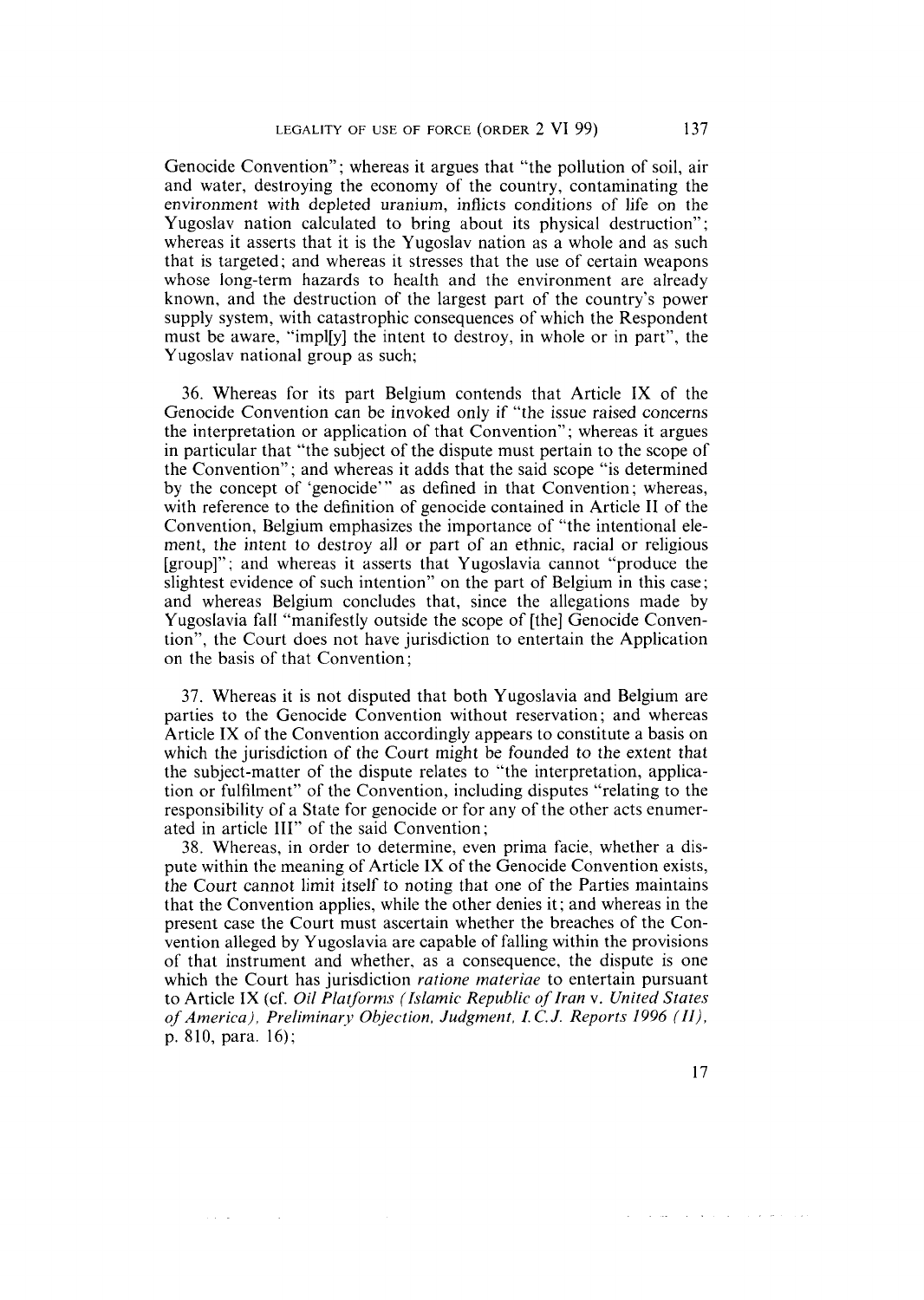39. Whereas the definition of genocide set out in Article II of the Genocide Convention reads as follows:

"In the present Convention, genocide means any of the following acts committed with intent to destroy, in whole or in part, a national, ethnical, racial or religious group, as such:

- *(a)* Killing members of the group;
- *(b)* Causing serious bodily or mental harm to members of the group:
- $(c)$  Deliberately inflicting on the group conditions of life calculated to bring about its physical destruction in whole or in part;
- *(d)* Imposing measures intended to prevent births within the group;
- $(e)$  Forcibly transferring children of the group to another group";

40. Whereas it appears to the Court, from this definition, "that [the] essential characteristic [of genocide] is the intended destruction of 'a national, ethnical, racial or religious group'" *(Application of the Conven*tion on the Prevention and Punishment of the Crime of Genocide, Provi*sional Measures, Order of 13 Septemher 1993,* **1.** *C. J. Reports 1993,*  p. 345, para. 42); whereas the threat or use of force against a State cannot in itself constitute an act of genocide within the meaning of Article II of the Genocide Convention; and whereas, in the opinion of the Court, it does not appear at the present stage of the proceedings that the bombings which form the subject of the Yugoslav Application "indeed entail the element of intent, towards a group as such, required by the provision quoted above" *(Legality of the Threat or Use of Nuclear Weapons, Advisory Opinion,* **1.** *C. J. Reports 1996 (I),* p. 240, para. 26);

41. Whereas the Court is therefore not in a position to find, at this stage of the proceedings, that the acts imputed by Yugoslavia to the Respondent are capable of coming within the provisions of the Genocide Convention; and whereas Article IX of the Convention, invoked by Yugoslavia, cannot accordingly constitute a basis on which the jurisdiction of the Court could prima facie be founded in this case;

> $\mathbf{k}$  $\star$

42. Whereas after it had filed its Application Yugoslavia further invoked, as a basis for the Court's jurisdiction in this case, Article 4 of the Convention of Conciliation, Judicial Settlement and Arbitration, between Belgium and the Kingdom of Yugoslavia, signed in Belgrade on 25 March 1930; whereas Yugoslavia's "Supplement to the Application", in which it invoked this new basis of jurisdiction, was presented to the Court in the second round of oral argument (see paragraph 14 above); and whereas Yugoslavia gave no explanation of its reasons for filing this document at this stage of the proceedings;

and the company

المتحدث المصاحب والمتحدث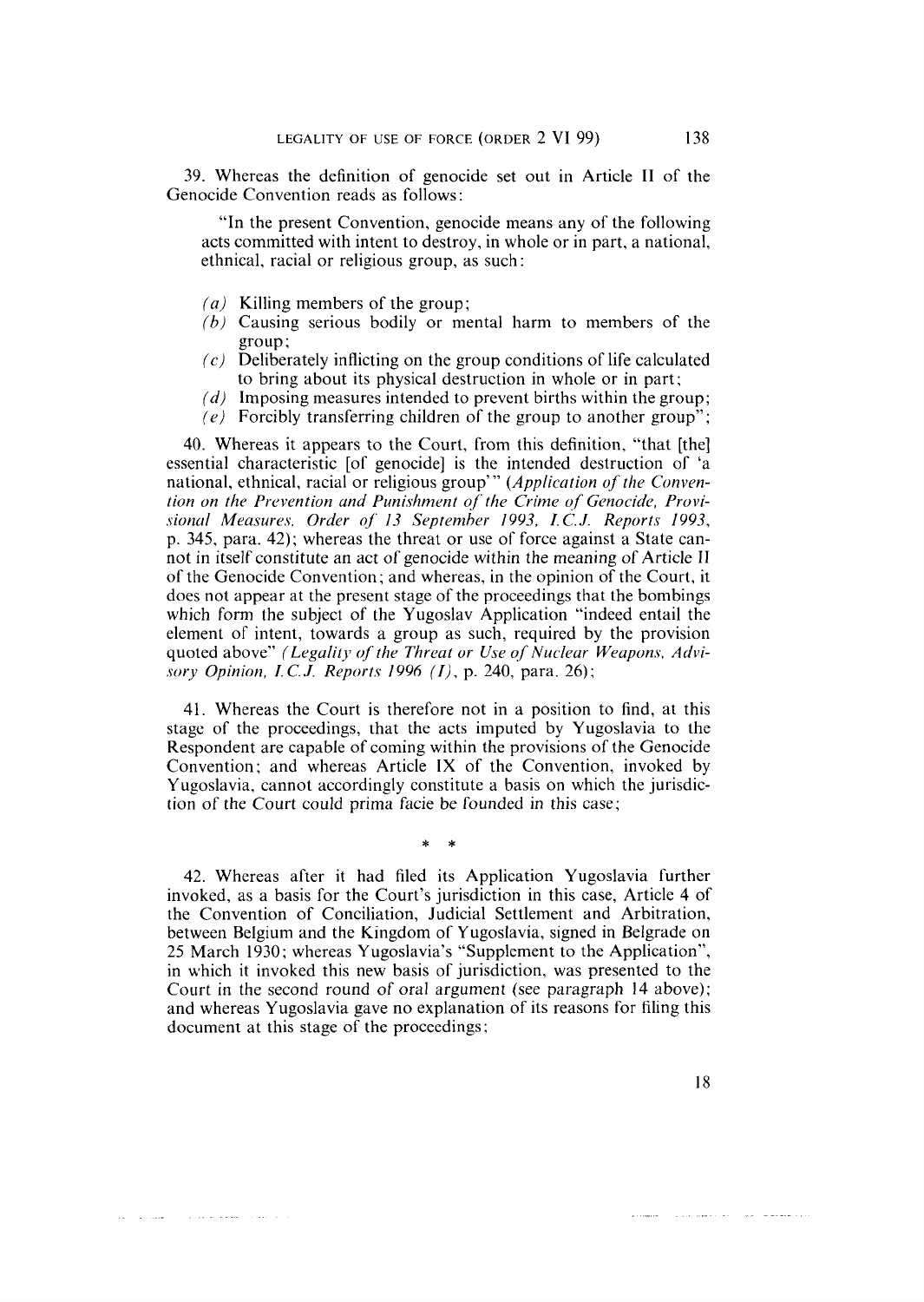43. Whereas Belgium, referring to Article 38, paragraph 2, of the Rules of Court, argues as follows:

"lt follows clearly that it is unacceptable, as in this case, to introduce a new ground *in extremis* supplementing an essential point in the arguments on the prima facie jurisdiction of the Court. Moreover, we may ask ourselves why the Federal Republic of Yugoslavia, which is deemed to be aware of the treaties to which it claims now to have succeeded, thought it unnecessary, contrary to the requirement of the principle of the sound administration of justice and of the provisions of Article 38 which 1 have just cited, to include this ground when filing its Application";

and whereas Belgium accordingly asks the Court, "*primarily*, to strike this ground from the proceedings"; whereas Belgium contends *"in the ulternutive"* "that the Convention of 1930 confers jurisdiction not on [the] Court, but on the Permanent Court of International Justice", and whereas it contends that Article 37 of the Statute is without effect here; and whereas Belgium states "in the further alternative . . . that, under the terms of [the] Convention [of 19301, recourse to the Permanent Court of International Justice is a subsidiary remedy", and whereas it points out that Yugoslavia "has failed to exhaust the preliminary procedures whose exhaustion is a necessary condition for seisin of the Permanent Court of International Justice" :

44. Whereas the invocation by a party of a new basis of jurisdiction in the second round of oral argument on a request for the indication of provisional measures has never before occurred in the Court's practice: whereas such action at this late stage, when it is not accepted by the other party, seriously jeopardizes the principle of procedural fairness and the sound administration of justice; and whereas in consequence the Court cannot, for the purpose of deciding whether it may or may not indicate provisional measures in the present case, take into consideration the new title of jurisdiction which Yugoslavia sought to invoke on 12 May 1999;

45. Whereas the Court has found above that it had no prima facie jurisdiction to entertain Yugoslavia's Application, either on the basis of Article 36, paragraph 2, of the Statute or of Article IX of the Genocide Convention; and whereas it has taken the view that it cannot, at this stage of the proceedings, take account of the additional basis of jurisdiction invoked by Yugoslavia; and whereas it follows that the Court cannot indicate any provisional measure whatsoever in order to protect the rights claimed by Yugoslavia in its Application.

46. Whereas, however, the findings reached by the Court in the present proceedings in no way prcjudge the question of the jurisdiction of the Court to deal with the merits of the case or any questions relating to the

 $\sim$ 

للطائف والمراجي

139

19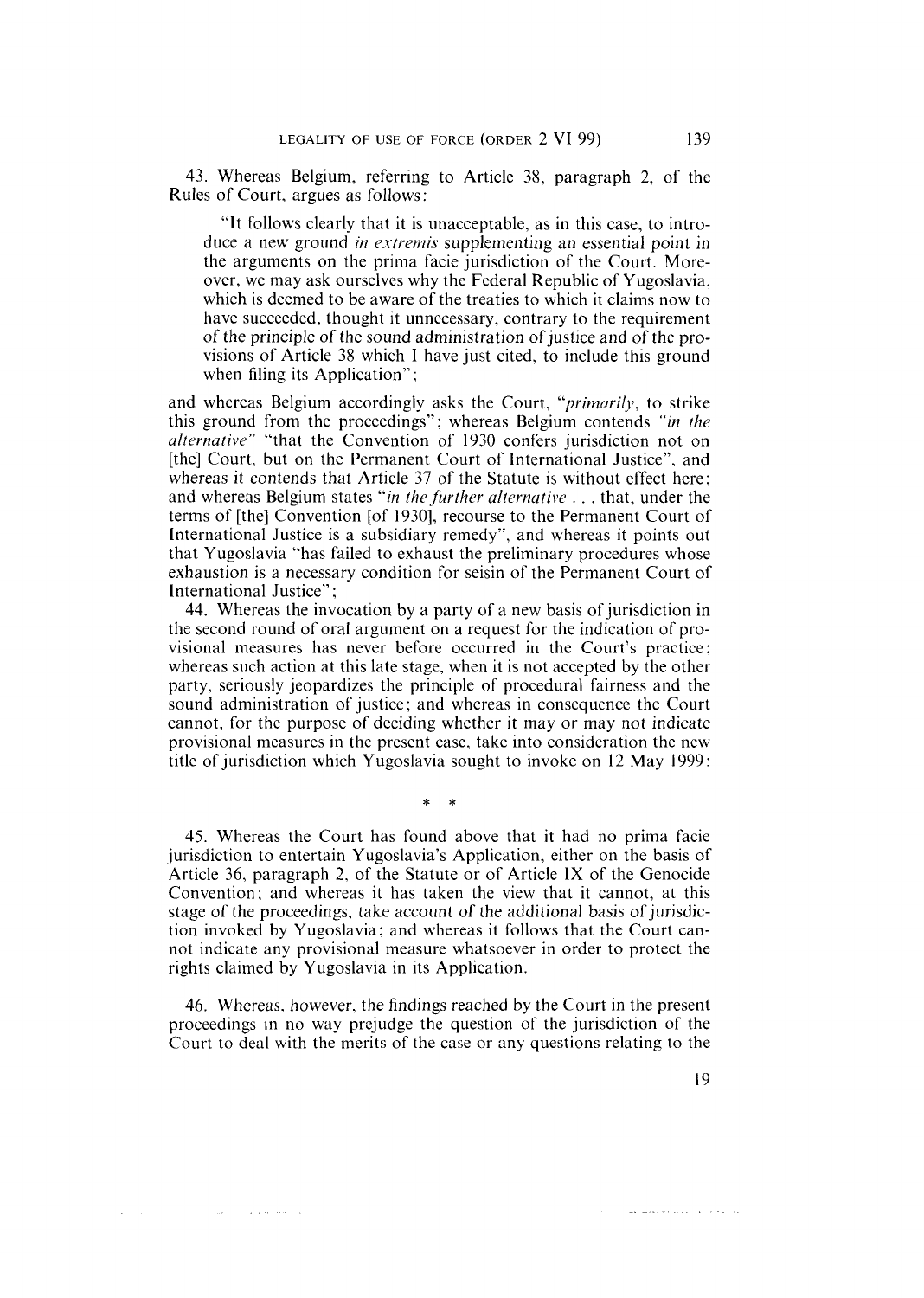admissibility of the Application, or relating to the merits themselves; and whereas they leave unaffected the right of the Governments of Yugoslavia and Belgium to submit arguments in respect of those questions;

 $*$   $*$ 

47. Whereas there is a fundamental distinction between the question of the acceptance by a State of the Court's jurisdiction and the compatibility of particular acts with international law; the former requires consent; the latter question can only be reached when the Court deals with the merits after having established its jurisdiction and having heard full legal arguments by both parties;

48. Whereas, whether or not States accept the jurisdiction of the Court, they remain in any event responsible for acts attributable to them that violate international law, including humanitarian law; whereas any disputes relating to the legality of such acts are required to be resolved by peaceful means, the choice of which, pursuant to Article 33 of the Charter, is left to the parties;

49. Whereas in this context the parties should take care not to aggravate or extend the dispute;

50. Whereas, when such a dispute gives rise to a threat to the peace, breach of the peace or act of aggression, the Security Council has special responsibilities under Chapter VI1 of the Charter;

*5* 1. For these reasons,

THE COURT.

(1) By twelve votes to four,

*Rejects* the request for the indication of provisional measures submitted by the Federal Republic of Yugoslavia on 29 April 1999;

IN FAVOUR: President Schwebel; Judges Oda, Bedjaoui, Guillaume, Ranjeva, Herczegh, Fleischhauer, Koroma, Higgins, Parra-Aranguren, Kooijmans; Judge ad hoc Duinslaeger;

AGAINST: Vice-President Weeramantry, Acting President; Judges Shi, Vereshchetin; Judge ad hoc Kreća;

(2) By fifteen votes to one,

*Reserves* the subsequent procedure for further decision.

IN FAVOUR: Vice-President Weeramantry, Acting President; President Schwebel; Judges Bedjaoui, Guillaume, Ranjeva, Herczegh, Shi, Fleischhauer, Koroma, Vereshchetin, Higgins, Parra-Aranguren, Kooijmans; Judges ad hoc Kreća, Duinslaeger;

AGAINST: Judge Oda

 $\alpha$  ,  $\alpha$  ,  $\alpha$  ,  $\alpha$  , and  $\alpha$  , and  $\alpha$  ,  $\alpha$  ,  $\alpha$  ,  $\alpha$ 

 $\sim$ 

المنافر المتحدث المقابلة للمستقلق المستحدث والموارد فدا